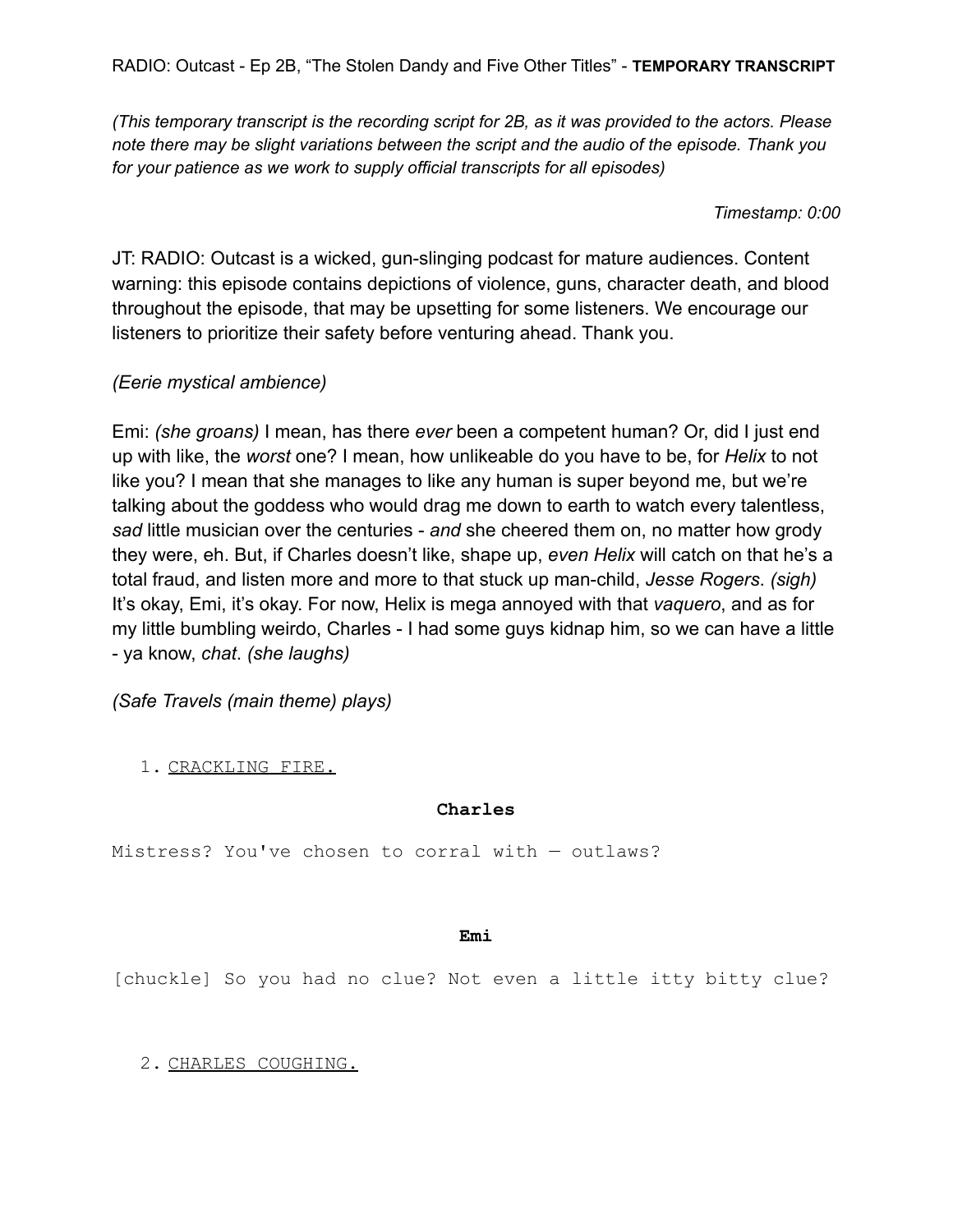## **Charles**

No. I--How would I--Should I have--?

#### **Emi**

*(Sighs, annoyed)* You are completely clueless, Charles. Like, uggghh. [sighs] Start paying attention. To everything, 'kay? 'Cause I've got a big problem now. And if I've got a big problem, then, like, you've got a big problem. Remember that bullet? [chuckle] So there's a grody wrench thrown into the works, or whatever. That Jesse guy? Yeah, not a part of the plan. I don't know who he is or where he came from, but I need you to get rid of him. Or befriend him. Something. Do I care? No. I need him out of the way. But it's clear to me, listening to your recordings, that he mad-major-mega-totally despises you. Or at least doesn't trust you. Aren't you supposed to be some, like, master con artist?

#### **Charles**

My apologies, Emi. You are absolutely correct. I should--

## **Emi**

Uh-uh-uh. No. I said *pay attention*. Don't talk. Listen, 'kay? Now let's motor.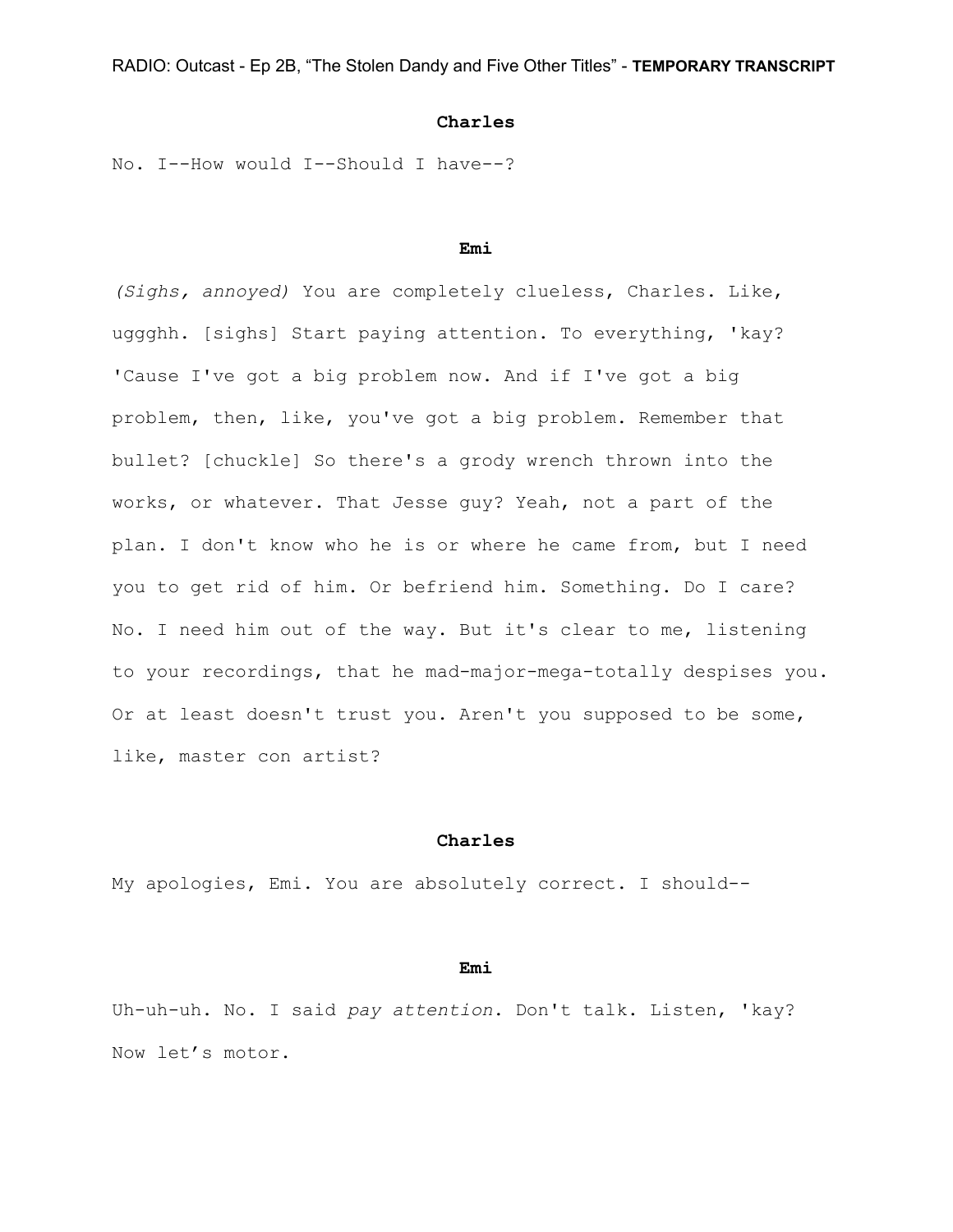She took me inside her tent and instructed me to sit at a wooden table. Shortly after one of the ruffians came in with her supper. A rough-eyed bandit serving supper to a lady? No doubt, this was power. Power I do not quite understand. Not its source nor the Mistress's grand plans.

#### **Emi**

The key is to make them *love* you. I've looked into your past. I know what you're capable of, Charles. Of course, Helix can be so mega difficult to love. That's why I'm doing all of this, y'know? Like these guys outside my tent? The ones who smell and look like shit? Do you think I really want to be hanging around with them? Like, *barf*. It's all part of the larger plan, 'kay?

## **Charles (narration)**

As my Mistress tells it, she found the outlaws not moments before they'd decided to rob a train. They seemed a perfect match for her mysterious plans.

## **Emi**

So I gave them the walkie-talkies  $-$  do you know what walkie-talkies are? Ugh, nevermind — tell them what's up, and then let them go do their little heist thingy.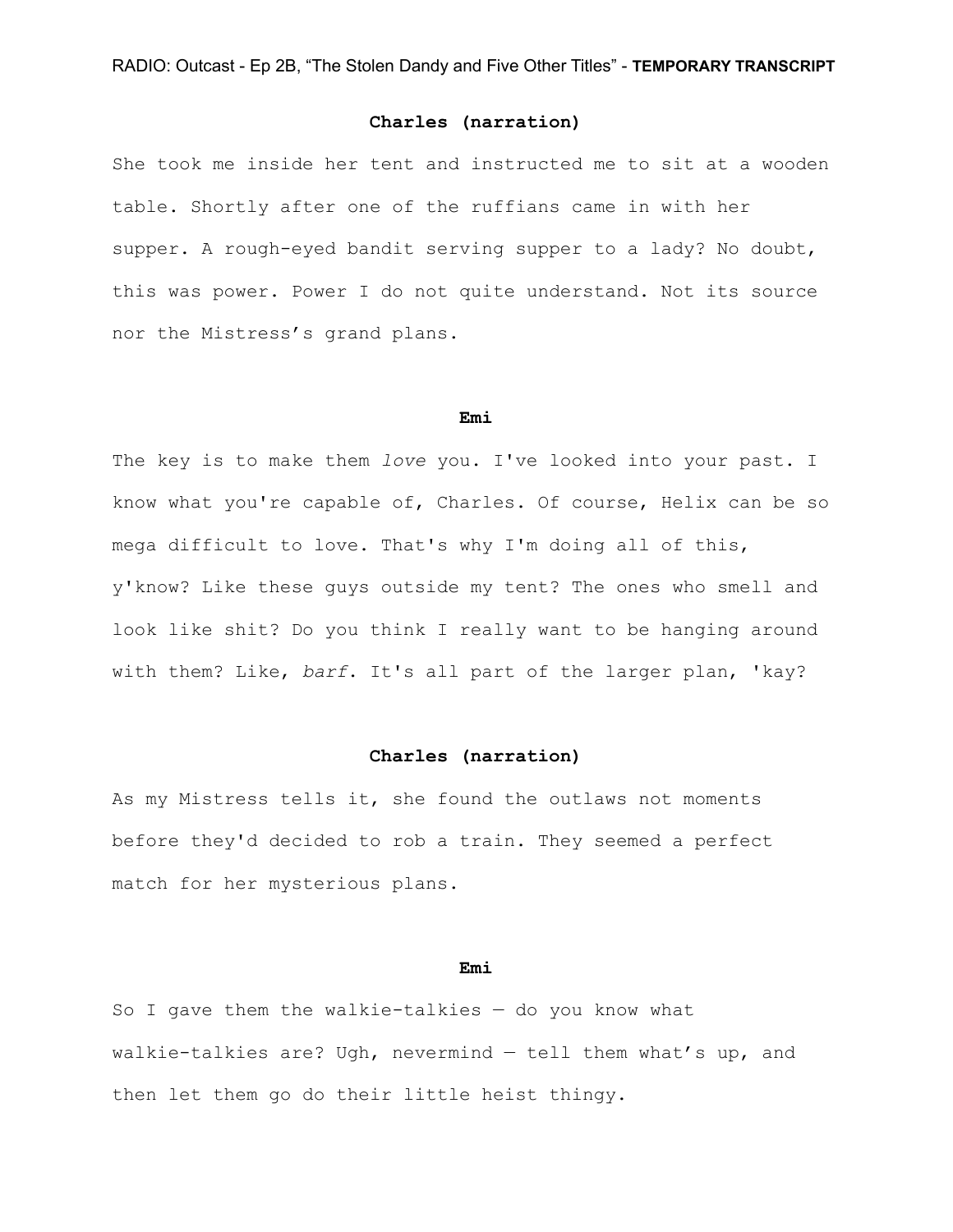As they explained to my Mistress, the bandits work for some mysterious figure in Texas. [beat] Oh, how I'm inexorably familiar with Texan figures. Nevertheless. The outlaws emptied out every compartment in the train of wealth, killed the conductor, disconnected the engine, rode all the way to Tucson, put the engine in reverse, and watched as the leather-clad rangers chased after the empty vessel. It was at that moment that the man-beast they call Ruthless was told by my mistress that he would be smart to join the rangers as one of their own and pretend to chase after his own gang. She told him when to kill the rangers, when he could rejoin his delinquent friends again, and when he and the others would capture me. Indeed, this was all part of her master plan.

#### **Emi**

I made that whole little thing happen for them and all they had to do was bring you to me, so like, duh. Do you get it? That's only one of the many reasons why they totally love me. And if you, Charles, care about not, you know, dying, that's what you gotta do. You've got to make her love you. Not as a lover, or whatever. Ew. You're definitely not her type. But as a friend. A confidant, 'kay? Lucky for you, I know every trick in the book for getting into Helix's adorably naive good graces.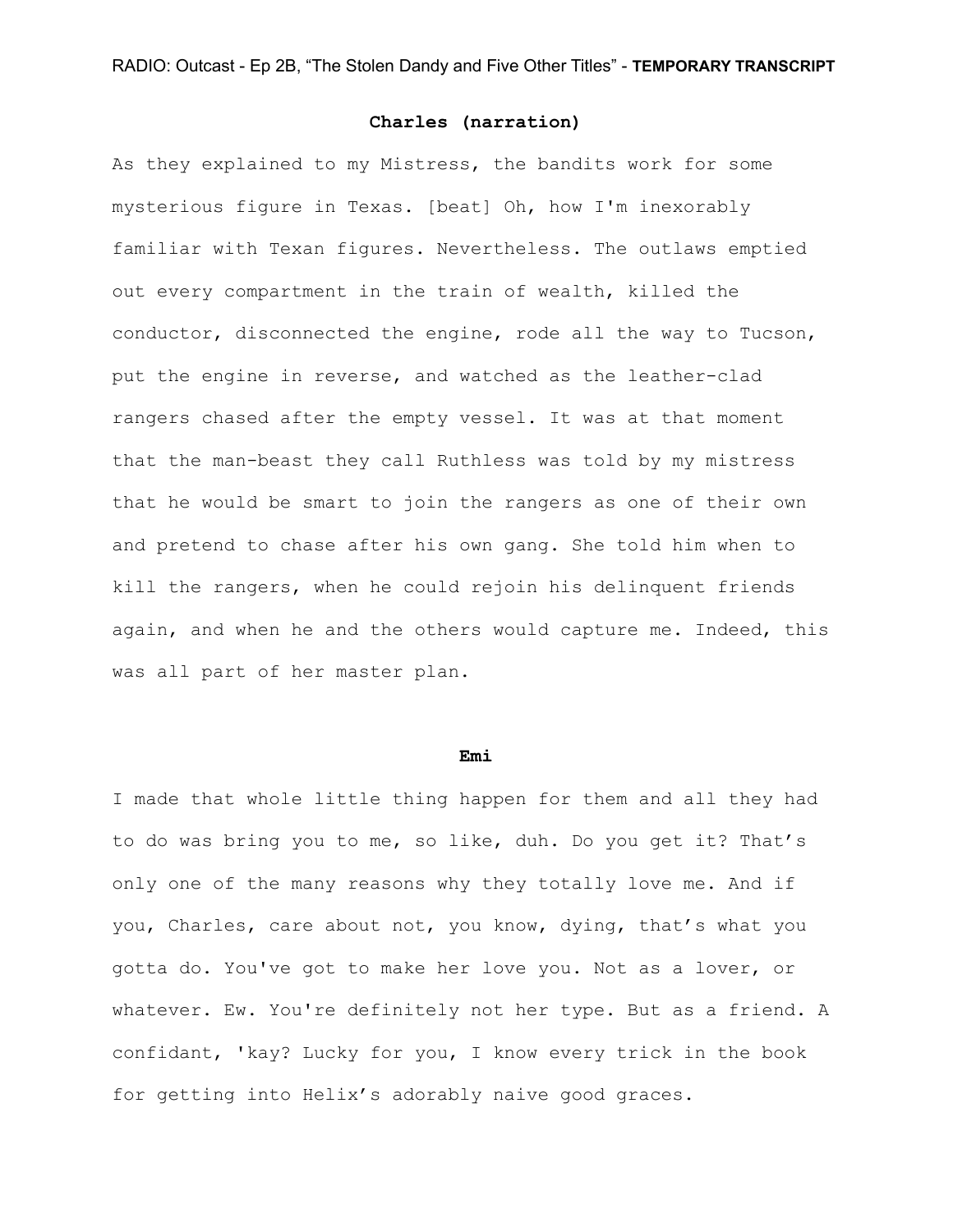She offered me information I had already come to understand. Helix is naive, she enjoys games, she is fond of parties and other merriment, but, most importantly, she craves recognition. The latter I'd noticed myself, particularly today with the way she bypassed my eager participation in her games to demand Jesse's. What I need is to create an opportunity where she feels validated. If I can bring her that, then I will find myself in her favor.

#### **Charles**

If I may ask one other question, Mistress.

#### **Emi**

Hmmm, I guess.

#### **Charles**

What do you suggest I do about him? I fear that even once I have convinced Helix of my usefulness that the cowboy she has taken as protector, Jesse Rogers, will never be persuaded. His distrust has been laid out to me in no uncertain terms. I worry that he may deter my attempts and poison my image in Helix's mind.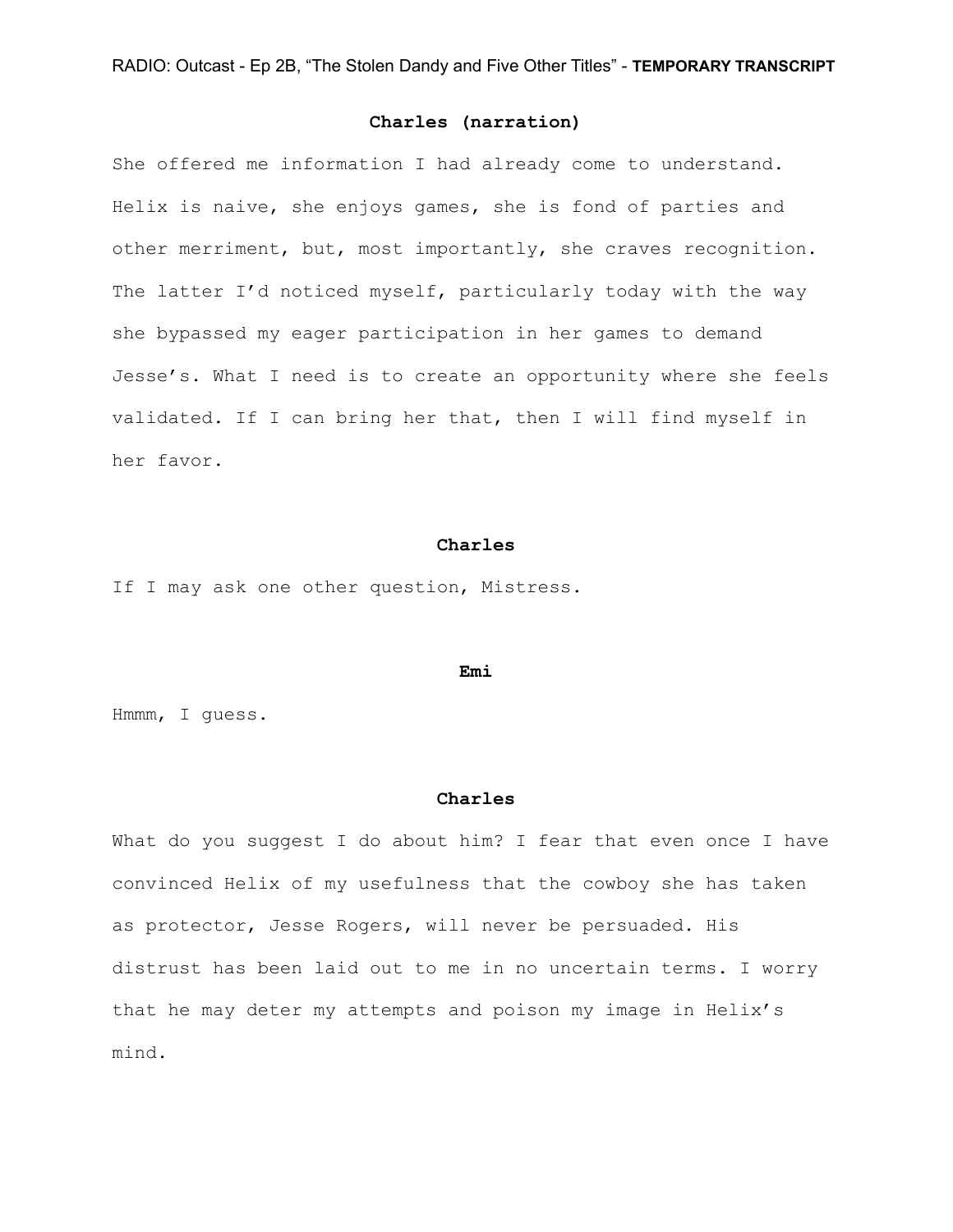#### **Emi**

Helix is a god, some stupid human isn't gonna get in her head. I'd tell you to just kill him but [beat] you know, the whole stolen immortality thing, or whatever.

## **Charles (narration)**

Emi smiled when she mentioned killing him, as though it were a joke. But he is an unexpected variable. A potentially dangerous variable, whether my Mistress knows this or otherwise.

*(Scene Transition)*

# 3. WE HEAR THE SURE SOUNDS OF FOOTSTEPS FOLLOWED BY THE SLOWER AND SOFTER SOUND OF HELIX'S BARE FOOTSTEPS.

## **Jesse (narration)**

Should've checked on her sooner. We'd been trottin' along for miles without a sign of a giant black tower. Hadn't heard Helix open her mouth in over an hour, but I could still hear her walkin' behind me, draggin' her feet.

4. HELIX IS BREATHING DEEPLY, CAREFULLY.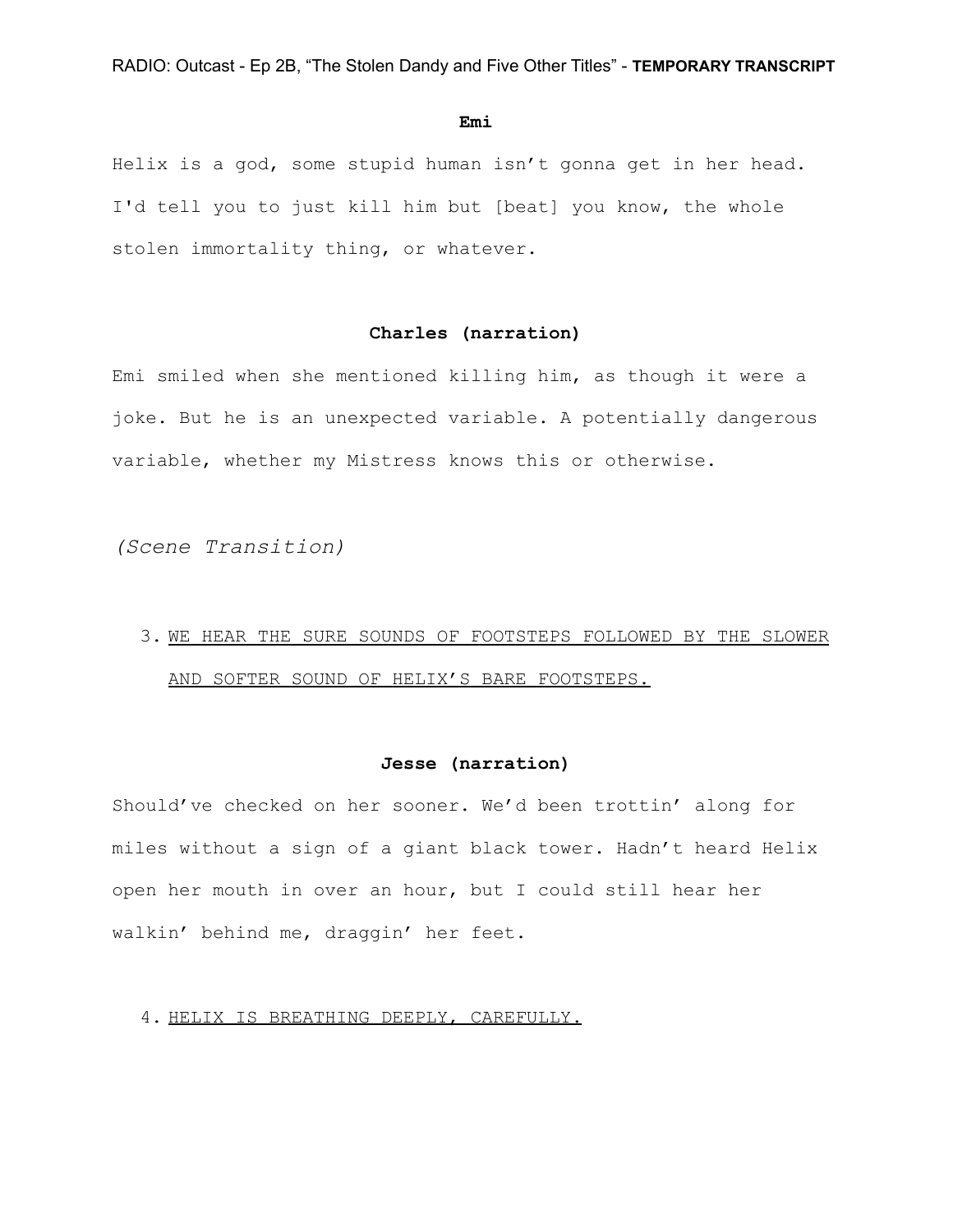## **Jesse (narration)**

After some time, I turned and saw the state she was in. Her brow was furrowed in concentration as she focused on liftin' her feet one at a time. This small young woman who called herself a goddess, looked no steadier than a newborn calf.

#### **Jesse**

See, that right there's why we need to get some horses.

#### **Helix**

*(Struggling to keep herself composed)* Fuck off!

#### 5. CODA FRANTIC TWEET-TWEETS.

## **Jesse (narration)**

That little bird of hers flew around my head as I walked over to her. Seemed we were on the same page about ol' Helix.

#### **Jesse**

Sit down.

## **Helix**

No, we have to keep going.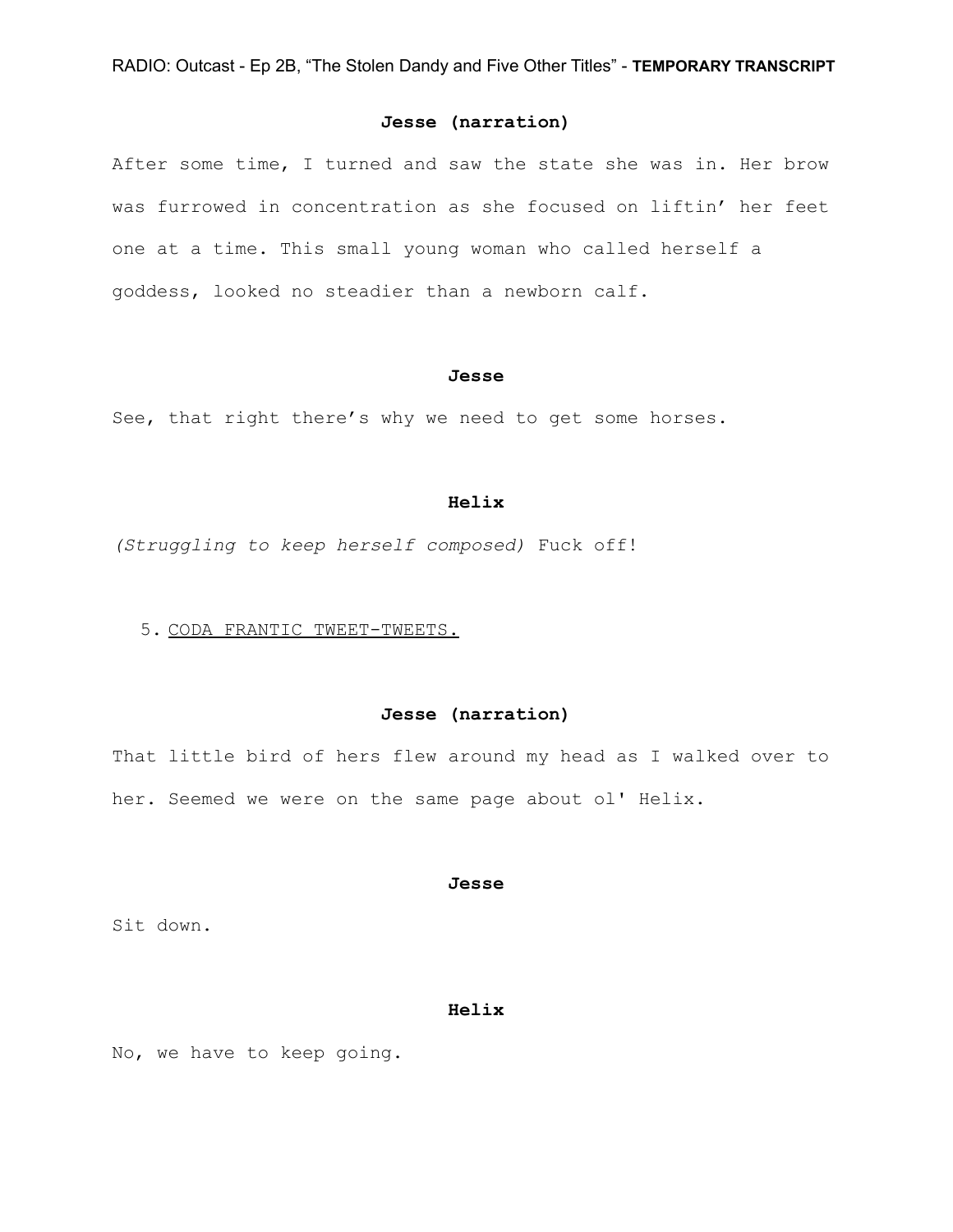#### **Jesse**

If we don't check that shoulder of yours now you'll be down and out by sunfall.

### **Helix**

*(beat)* Fine.

## **Jesse (narration)**

Soon as she got off her feet, her face relaxed. Her shoulder wound had gone from red to blue and black. The impact point welled up like a bubble. I didn't know how to ask for the next part. So I just stared at her.

### **Helix**

What?

#### **Jesse**

I'd like to see your soles, [beat] if that's alright.

## **Jesse (narration)**

She glared at me. It looked like she might tell me to go and never return or like she might cry. Instead she closed her eyes, chest heaving from the panic, and nodded. I was careful. Raised her skirt only as far as I needed.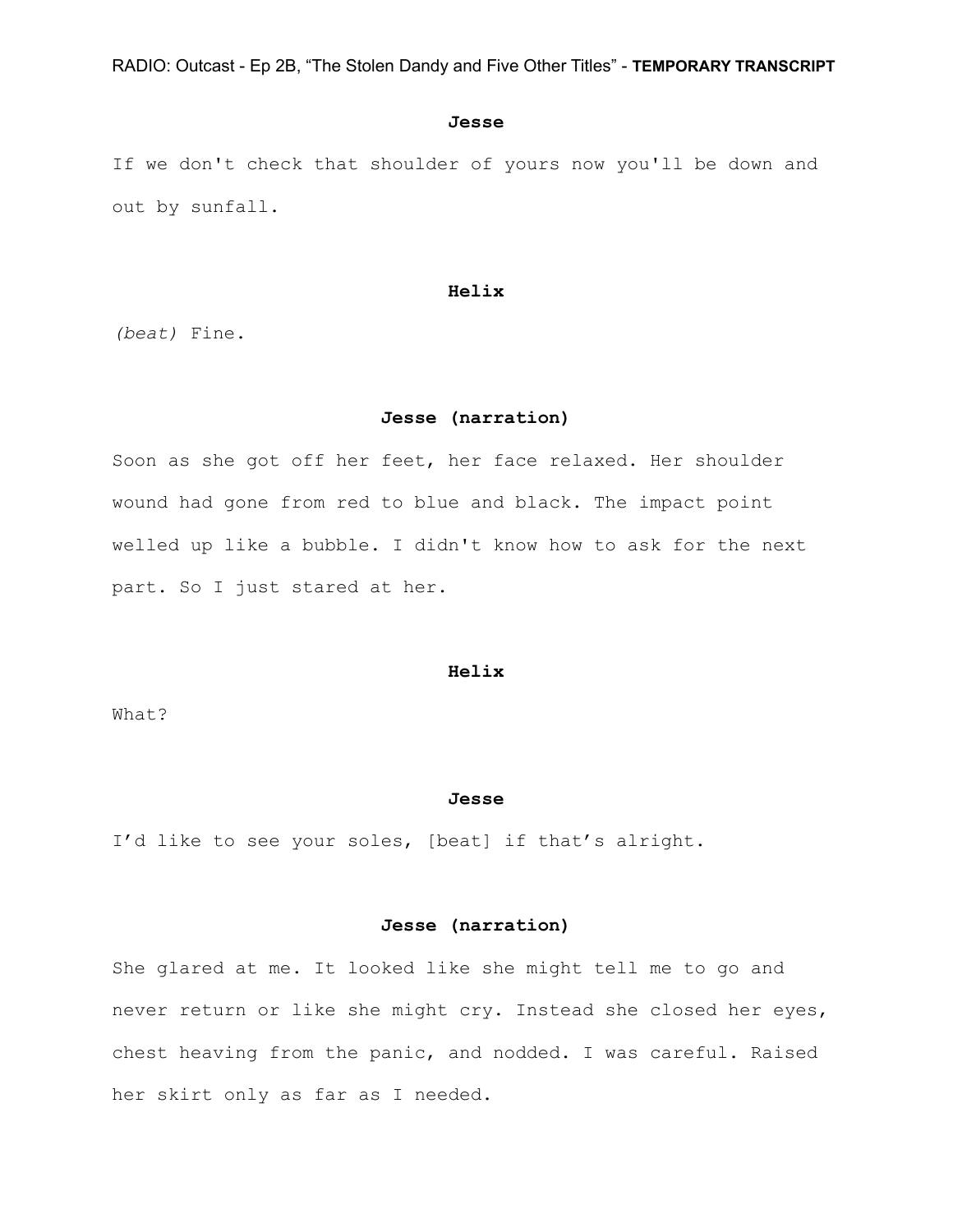## **Jesse**

*(He sighs)* Where are your shoes?

## **Helix**

*(Near tears)* I couldn't find any in my size.

## **Jesse (narration)**

Her feet were raw, red, and blistered all over. There were small cuts on her heels that needed cleanin'. How the hell you gonna travel the desert barefoot? But she was already deep in the soup. No sense in that. 'Stead I offered to carry her. The only way we'd make any progress.

# 6. THERE'S A LOT OF MOVEMENT AS HELIX GETS ON JESSE'S BACK AND THEY STAND UP.

#### **Helix**

We need to find Charles.

7. HE STARTS WALKING AGAIN.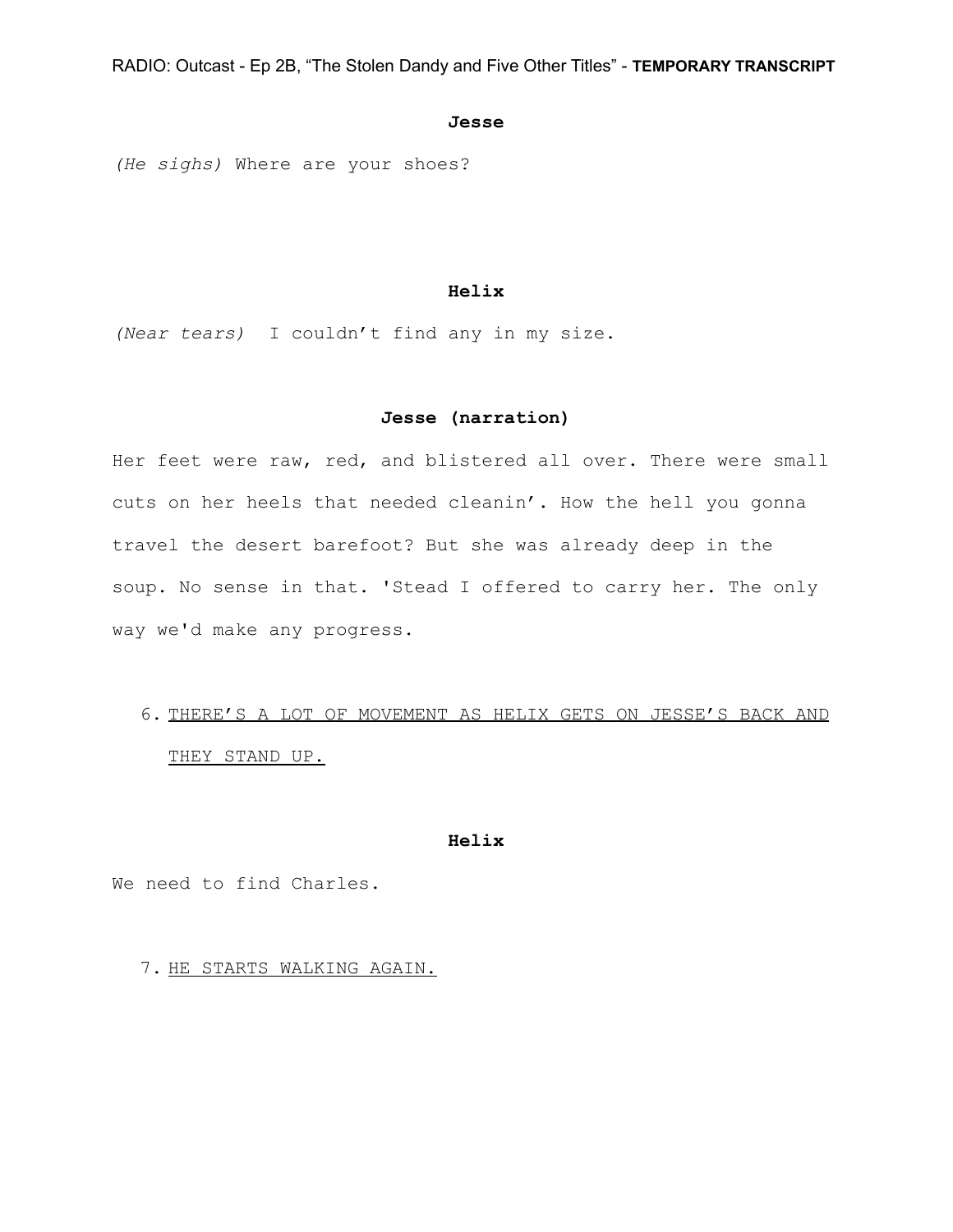#### **Jesse**

Yeah. *(long beat)* Alright, never have I ever walked the desert without boots.

## **Helix**

*(She groans)* We could just talk.

#### **Jesse**

Alright. What d'ya wanna know?

#### **Helix**

Well, first off, what's that accent supposed to be? Michigan?

#### **Jesse**

(*offended*) Michigan? (beat) It's Kansas. Sort of. Been all over the place since I was little. My folks went up in Georgia, so I've got a bit of that. Did a lot of cattle drives with my pa to Nevada, Texas, so them, too.

## **Helix**

So your accent is more of a *mixtape* than an album?

#### **Jesse**

Uh, I guess.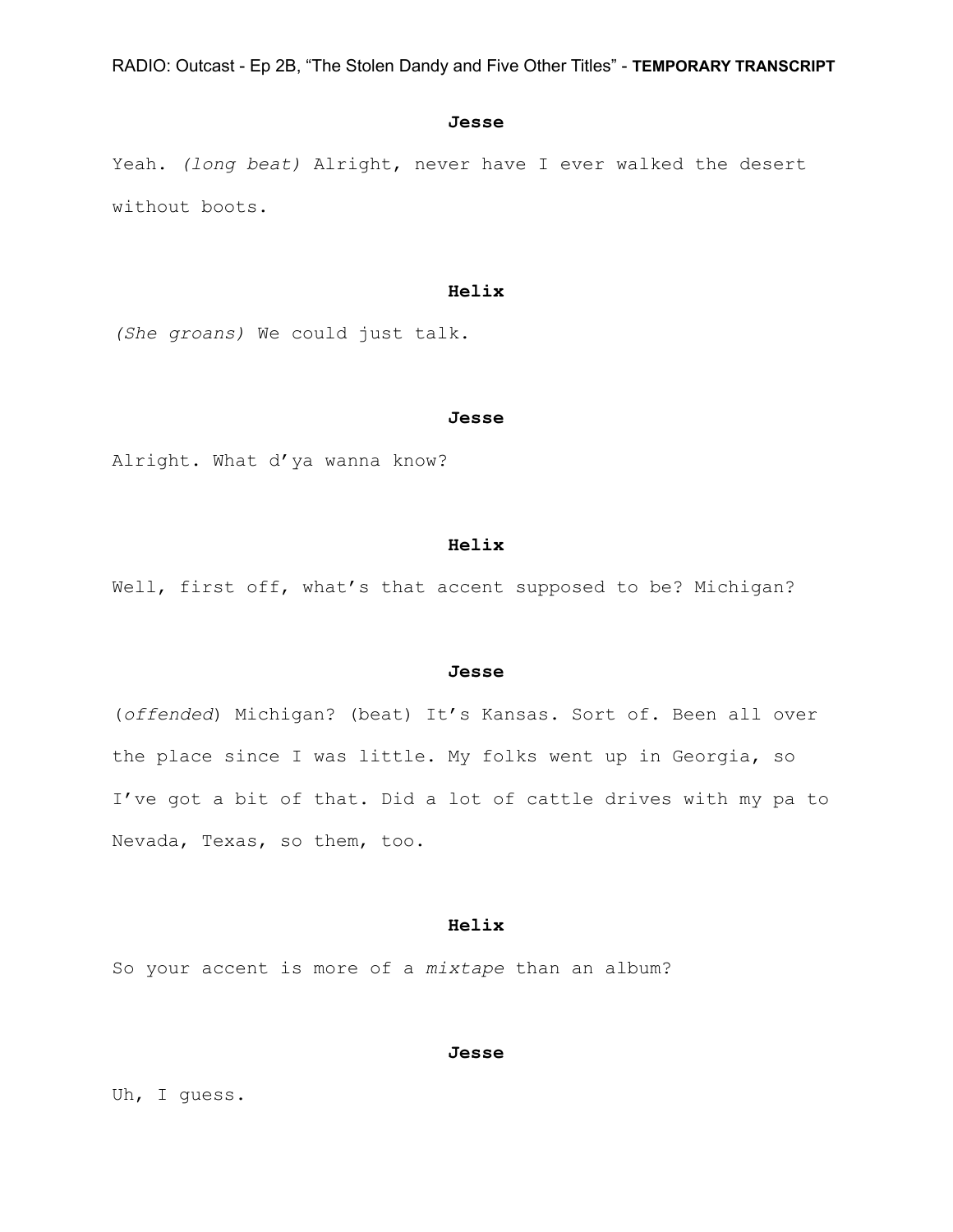## **Helix**

Okay. Next question. Why were you trying to rob that mayor? The one back in Lone Flats.

#### **Jesse**

Hmm. That'd be the story about what happened to my dad. *(beat)* It's long.

#### **Helix**

That's okay.

### **Jesse**

[beat] Like I said, he was a cattle driver. One of the best. Must've been six years, since it happened. He'd been short-handed on a job. Just him, a friend, and three white men who said they were from Arizona. [beat] Similar faces, these men we're chasin' now.

*(Scene Transition)*

8. SOUND OF A TAPE RUNNING AND FAINTLY, A CRACKLING FIRE.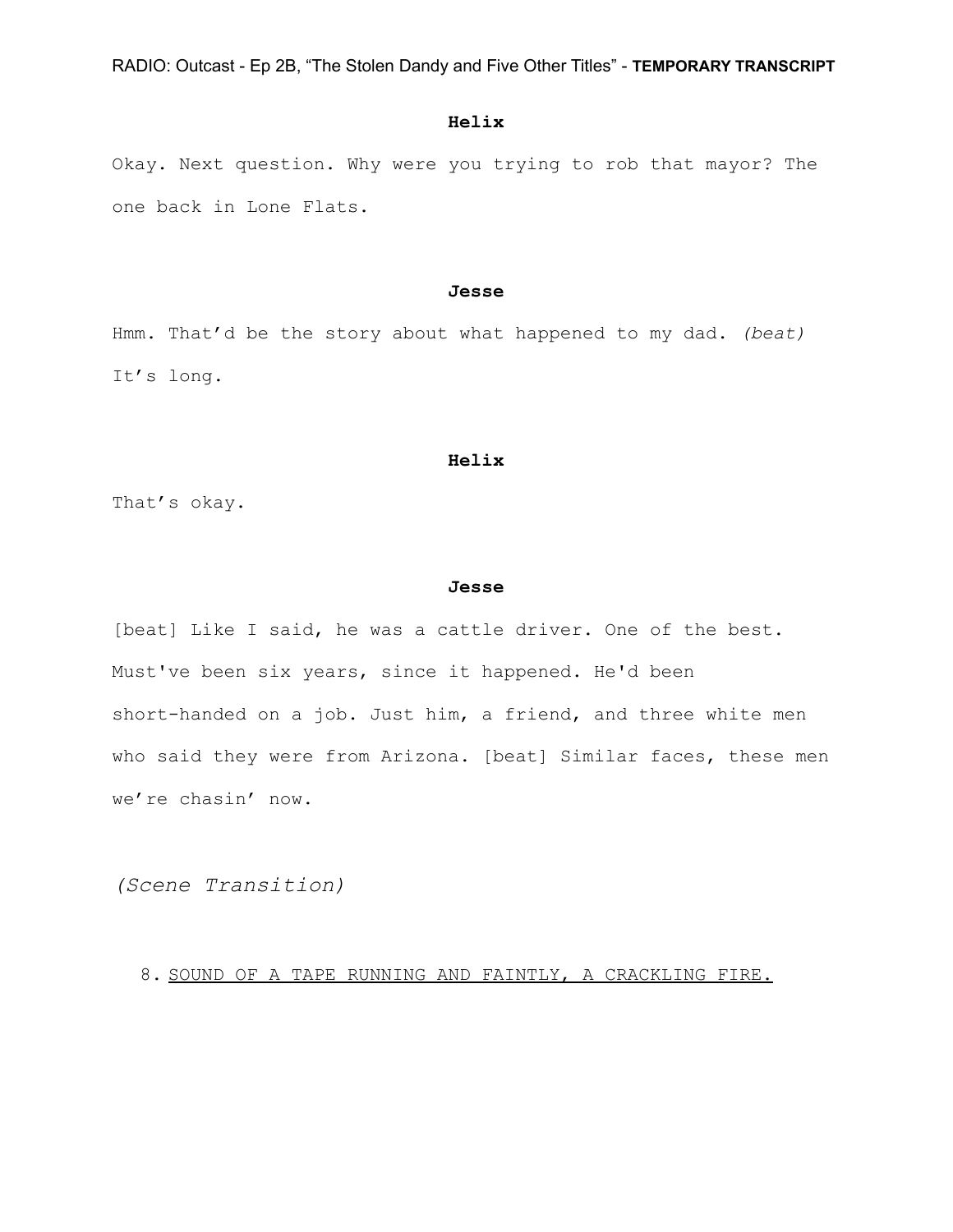Soon the sun began to set. Emi had hastened me out of her tent after our conversation. I was sure Emi had already devised some trickery to reunite me with my companions. I sat by the fire, a bowl of burnt beans in my hands, and waited. Now that my first objective has been completed — having located the other-worldly woman — my new mission is to follow Helix as she finds her towers and to report back our adventures.

Though the sun had receded, the ground was still warm from the day's heat. A few hours later the freezing temperatures from the evening would set in.

# 9. CHARLES COUGHS, COUGHS, COUGHS. HE GASPS, CLEARS HIS THROAT, AND GATHERS HIMSELF ONCE MORE.

Those criminals were the worst sort of company. In total there were three, but from the little I gathered of their conversation there had once been twice as many. I didn't learn much else. Soon the two closest to me, Burr Paxton and Ruthless, switched languages. It sounded French. Not dissimilar to the sort I have heard in my travels through Louisiana and Texas. So too did I notice the third switched from English to Spanish when he spoke to Emi. I thought he must be Mexican, or at least, accustomed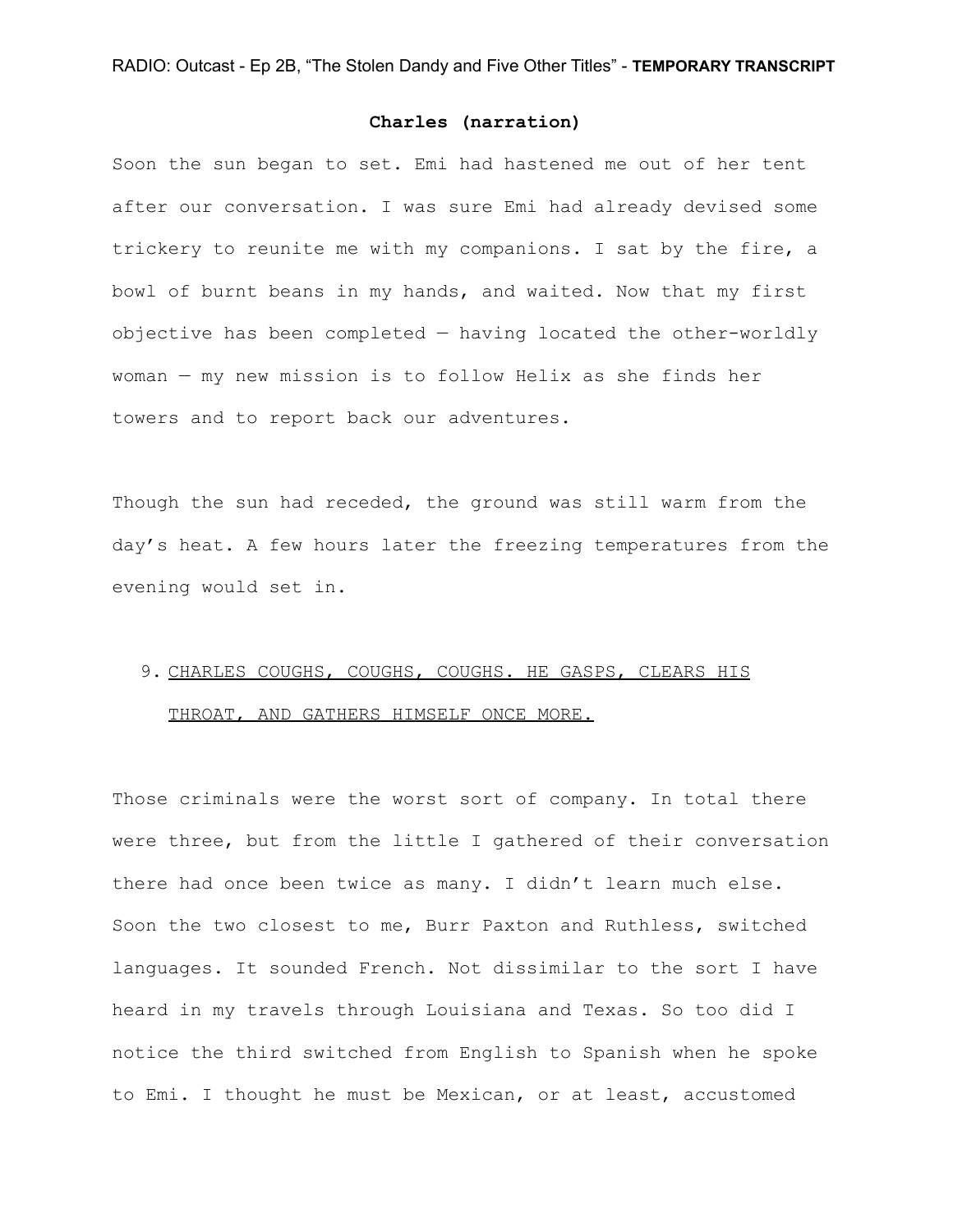enough to the language from experience in trade. It is no secret the southern states are plagued with looters who smuggle anything from gold to cattle.

The only time these outlaws spoke in English was when Paxton called the Spanish speaker to inspect a map. It was then that I found possible answers to this Jesse dilemma.

#### **Burr Paxton**

Rubio! *(He pauses to spit)* Aaron, come take a look at this.

#### **Aaron Rubio**

*(beat)* Hmm, so that's the path Sam wants us to take?

### **Burr Paxton**

We needed a new base fast and he delivered. Didn't think it'd be pretty, did ya?

## **Aaron Rubio**

Vogel and his goddamn puzzles. But I can get you there.

## **Charles (narration)**

I recognized the name at once. Sam Vogel. It was, after all, the only detail Jesse had let slip in a week. The only detail that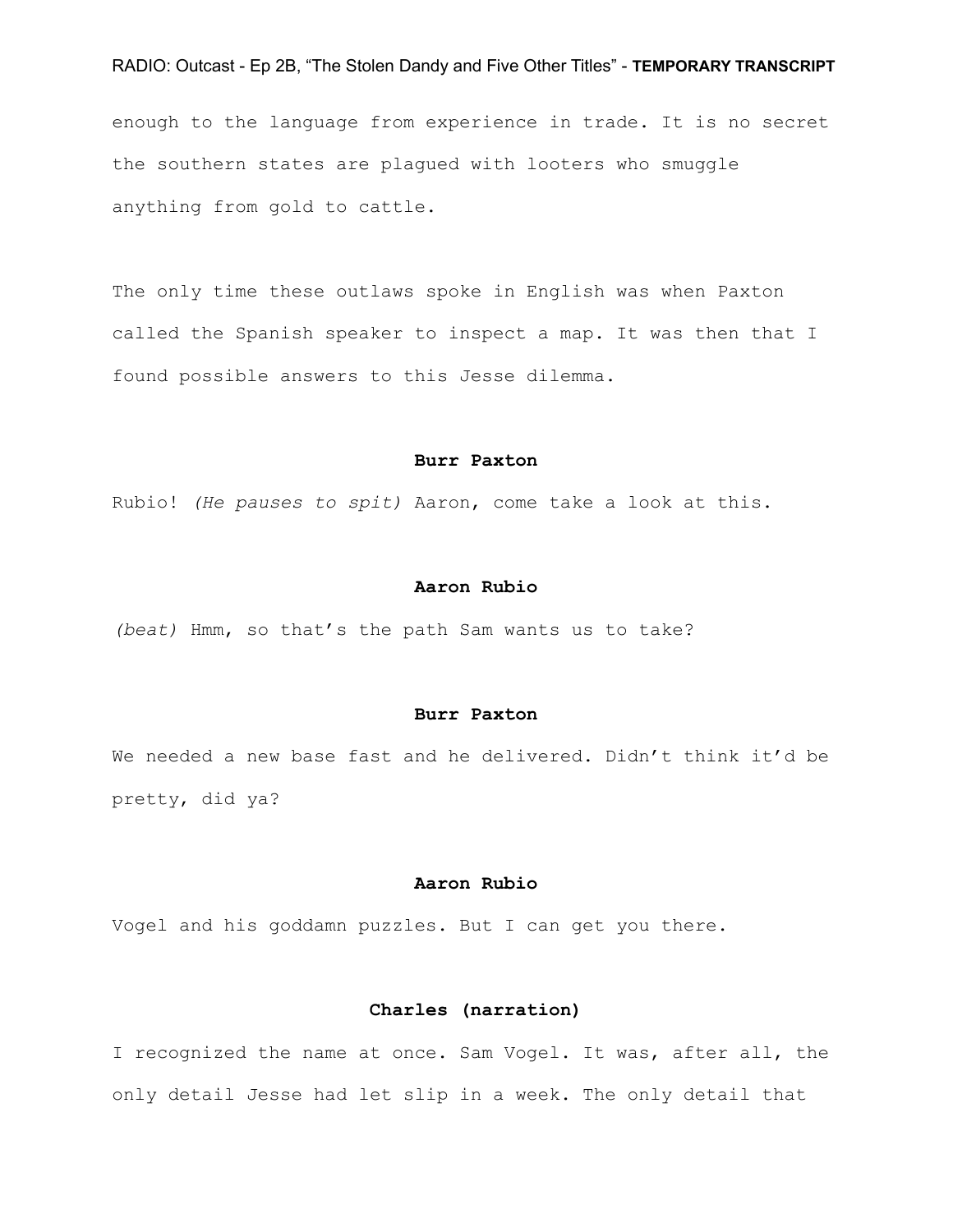marked him as a real person outside of just the vengeful cowboy making my job more difficult than it must be. Were I to have the map, then I would have the power, most certainly.

## **Aaron Rubio**

You with me Paxton?

#### **Burr Paxton**

*(Beat, he seems lost in thought)* Yeah, mind's wanderin' is all. *(Short beat)* That dandy was with two others and I just can't get that cowboy's face outta my head. Must be a ghost or somethin'.

#### **Aaron Rubio**

Maybe we robbed him.

#### **Emi**

You done eating those gross beans, yet? Ugh, humans and their [short beat] eating.

## **Charles**

Oh, yes, thank you again.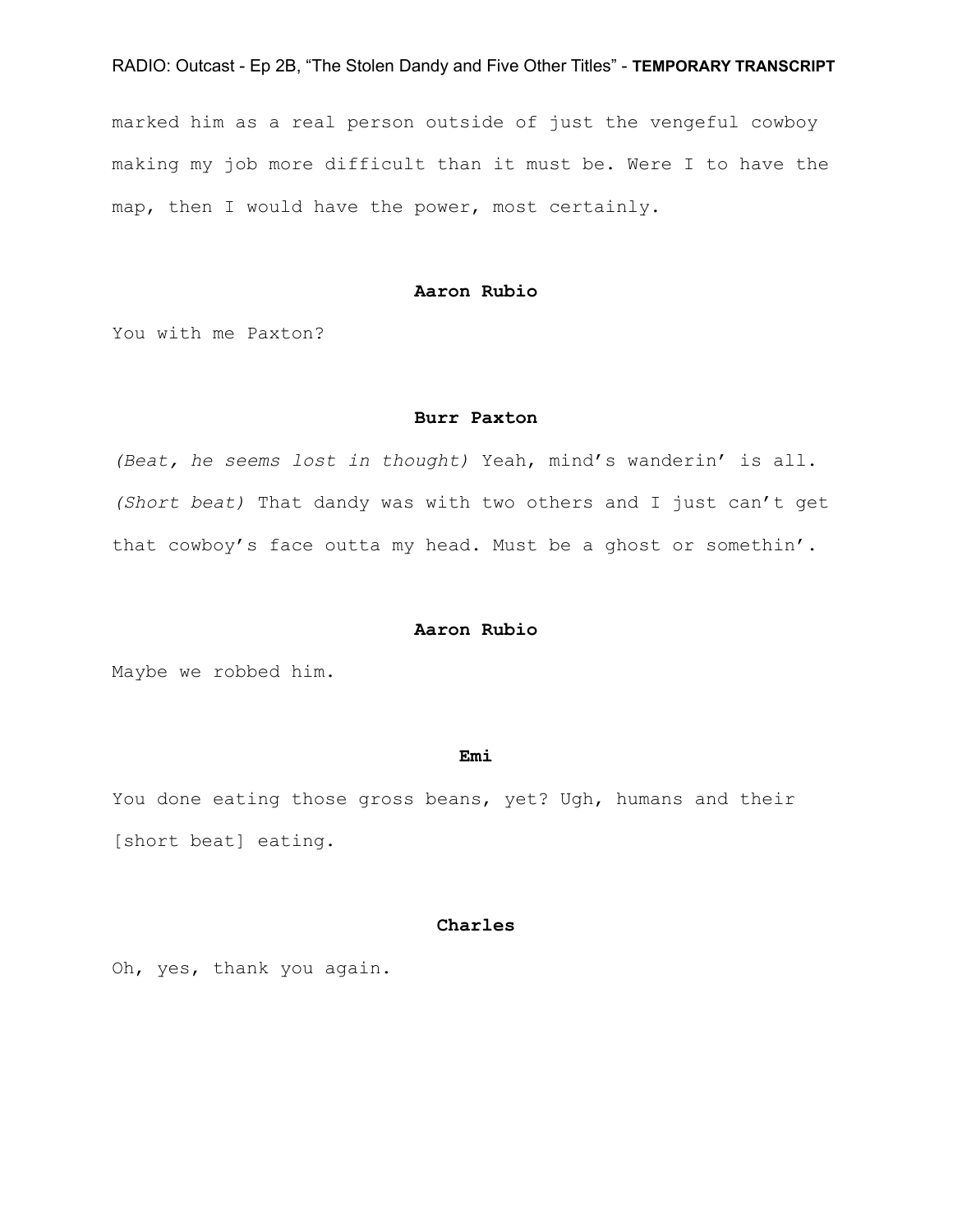#### **Emi**

Don't fuck this up for me. Mmkay? I'm gonna bounce, cause you know, this world doesn't deserve my gorg-eena face, y'know?

## **Charles**

Of course. And Mistress, I do appreciate your —

#### **Emi**

*(She clicks tongue)* Yeaaaah. Whatever. Later!

10. STRANGE PORTAL WHOOSH SOUND.

*(Scene Transition)*

11. ONE PAIR OF BOOTS WALKING ON DESERT GROUND.

## **Helix (narration)**

Do you think the God of Death has a sense of humor, Mom? I know I was never around to meet him. Emi met him. But she always said he was boring and not worth thinking about. I think he must have a sense of humor in order to do that job. It's gotta be fucked up.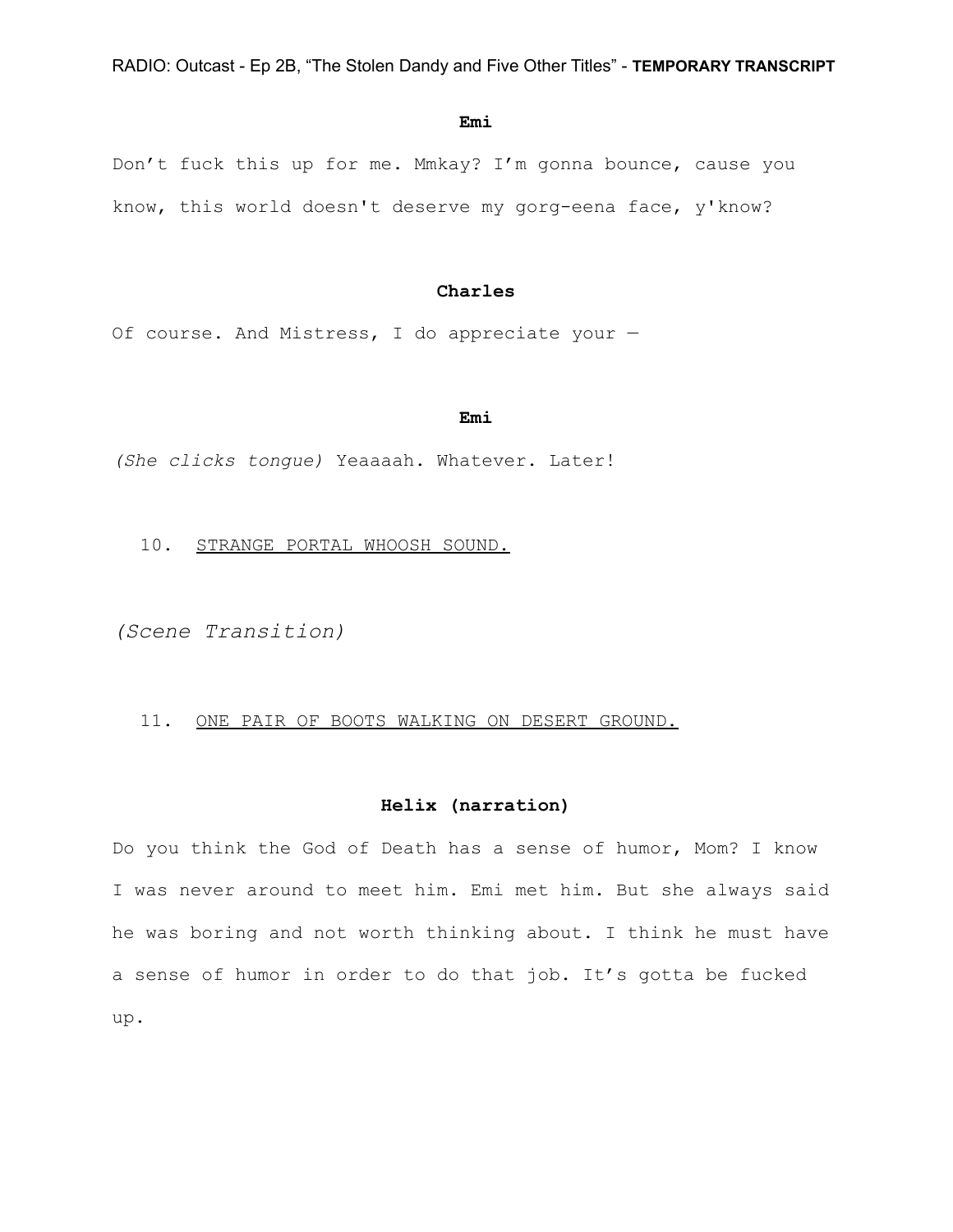Like, here's Jesse, right? He's a human. Destined to die, like every other human. And his dad died, like they're all supposed to. But he died before Jesse thinks he should have. And now, here's Jesse, immortal.

### **Jesse**

Took the cattle and all they left behind were the bodies. *(Beat, then he laughs)* You know, they took his boots?

#### **Helix**

Jackasses.

#### **Jesse**

Yeah, well, [as] soon as your whole god shit's figured out I'm back to lookin' for 'em. Gotta get each one of those assholes.

## **Helix (narration)**

When a human dies, and you love that human, it hurts.  $I - I$  know this all too well. It might be different because I'm a Goddess and he was — well, that's a different story. But it's the only death I've ever really known. Gods don't die.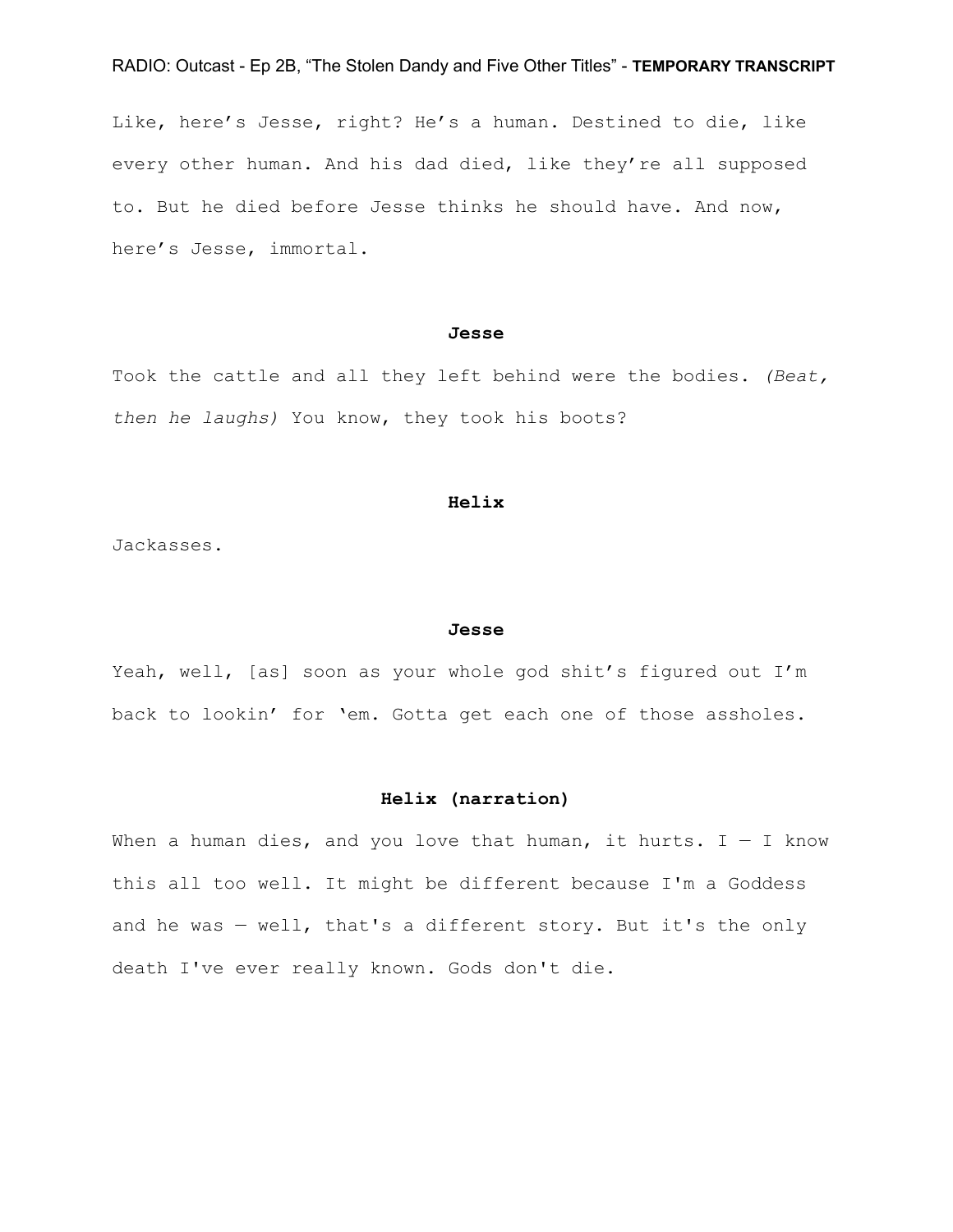## **Helix**

I'm barely starting to understand this mortality thing. But your  $dad - I'm$  sorry. It's just wrong what happened to him.

#### **Jesse**

Thanks. [beat] What about you?

### **Helix**

My parents? That's a really, really, really, really long story.

#### **Jesse**

No, how'd you end up how you are? Since you're a god and all.

## **Helix**

The short version? [sigh] My ex is a narcissist and *some people* said I was bad at my job.

#### **Jesse**

What job is that? Walking barefoot?

## **Helix**

Ha. Ha. No. Essentially, I'm the god of sound. That's music, wind through the trees, snap of a finger. *(proud)* All of that. I made it.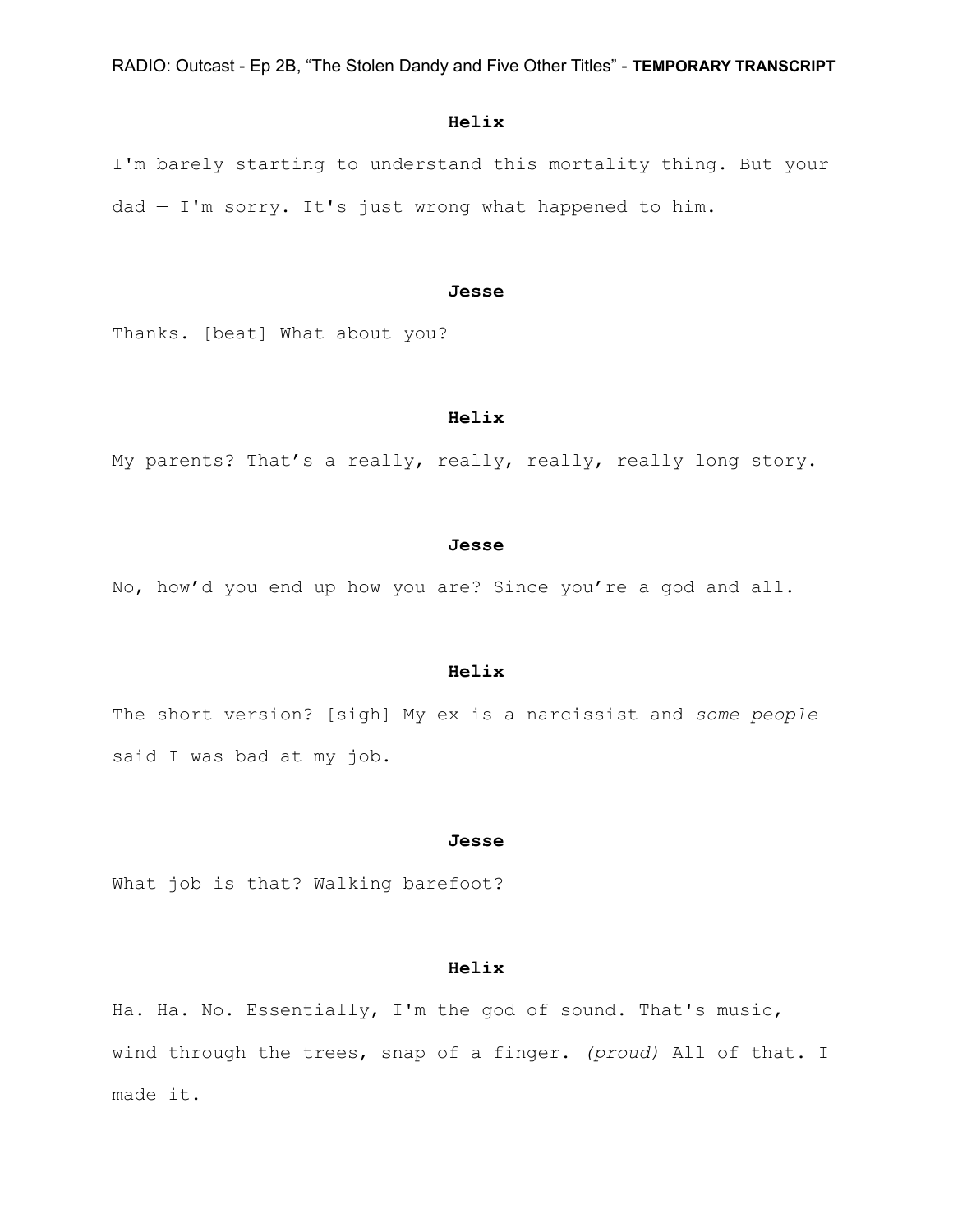#### **Jesse**

Did you now?

### **Helix**

Yup! And Coda here, they're my familiar. They help me — well, they keep my powers controlled. Every God needs a familiar to prevent their powers going wack. Beyond that, Coda is my best friend.

#### 12. CODA HAPPY TWEET-TWEET.

#### **Jesse**

So you've all got birds, then?

#### **Helix**

Nah. Some Gods use inanimate Earth objects, like a stopwatch or cigarette or walking cane. The only thing is, when you're on Earth, you use an Earth-borne familiar. Like a bird.

## **Helix (narration)**

He adjusted how he was carrying me on his back and then cracked his neck. I was just about to ask him if he thought we should give up when he stopped in his tracks. I followed his eyes. Several yards away behind a skinny butte there was a pillar of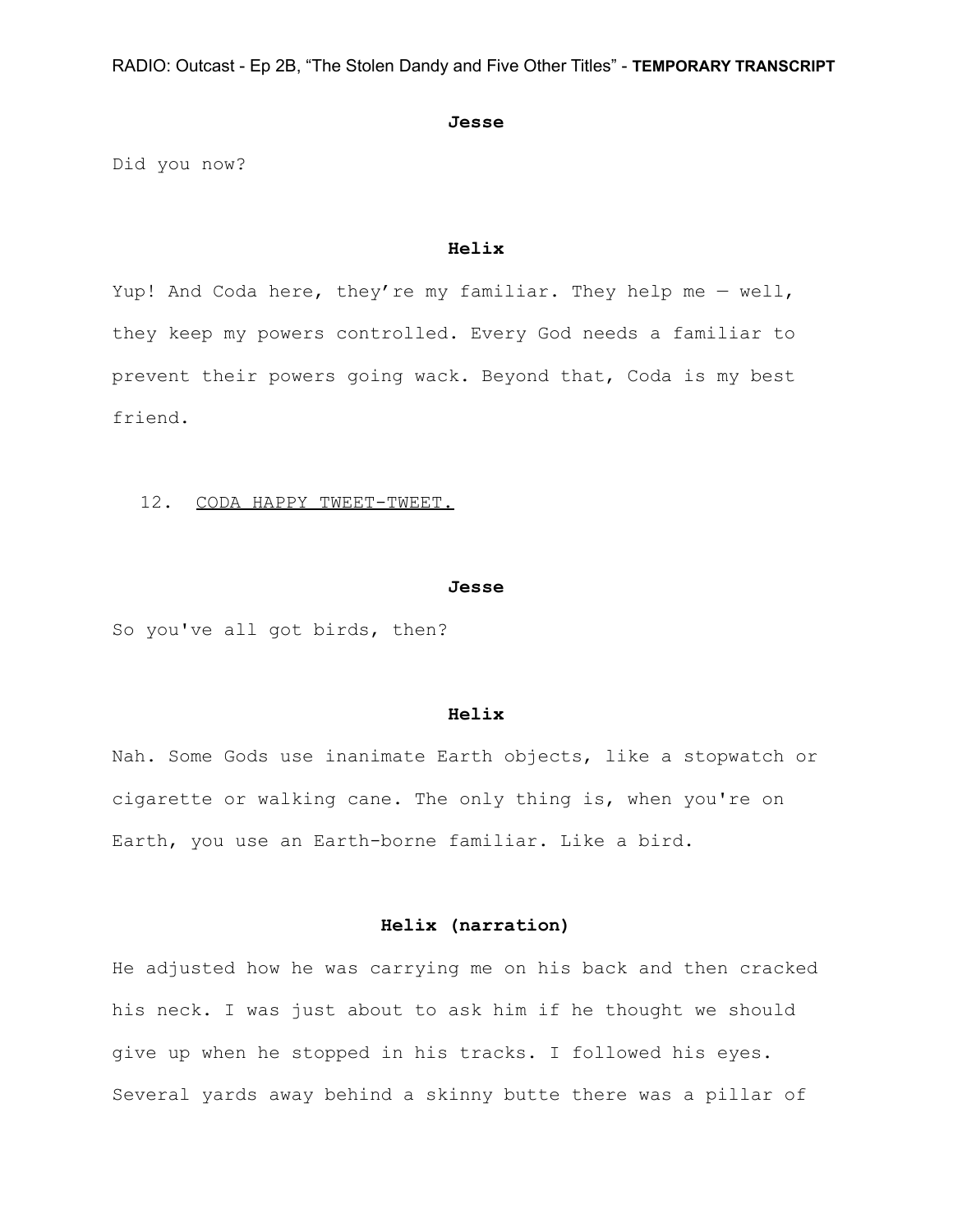smoke. We kept silent as he got us closer. Luckily the sun was setting over the back of the butte so we were in the darkest spot of the desert floor. Jesse led us closer and closer, carefully measuring each option before sprinting a few yards at a time. Eventually the baddies came into full view. Their faces were easy to see against their fire, and there, closest to the fire, huddled in on himself, was Charles.

#### **Jesse**

Are you gonna fight me if I leave you here?

#### **Helix**

Don't you dare.

#### **Jesse**

Figured. Can you walk? Just a little.

#### **Helix (narration)**

Thanks to Jesse giving my feet a break, I had a bit more energy in me, and my shoulder had calmed down. Together, we took baby steps closer to the fire, trailing the shadows. I waited for Jesse's signal. It was exciting, honestly. I felt like a panther in the dark, hunting my prey. I kept expecting one of them to notice us, pull out a gun and just blow me to bits. But they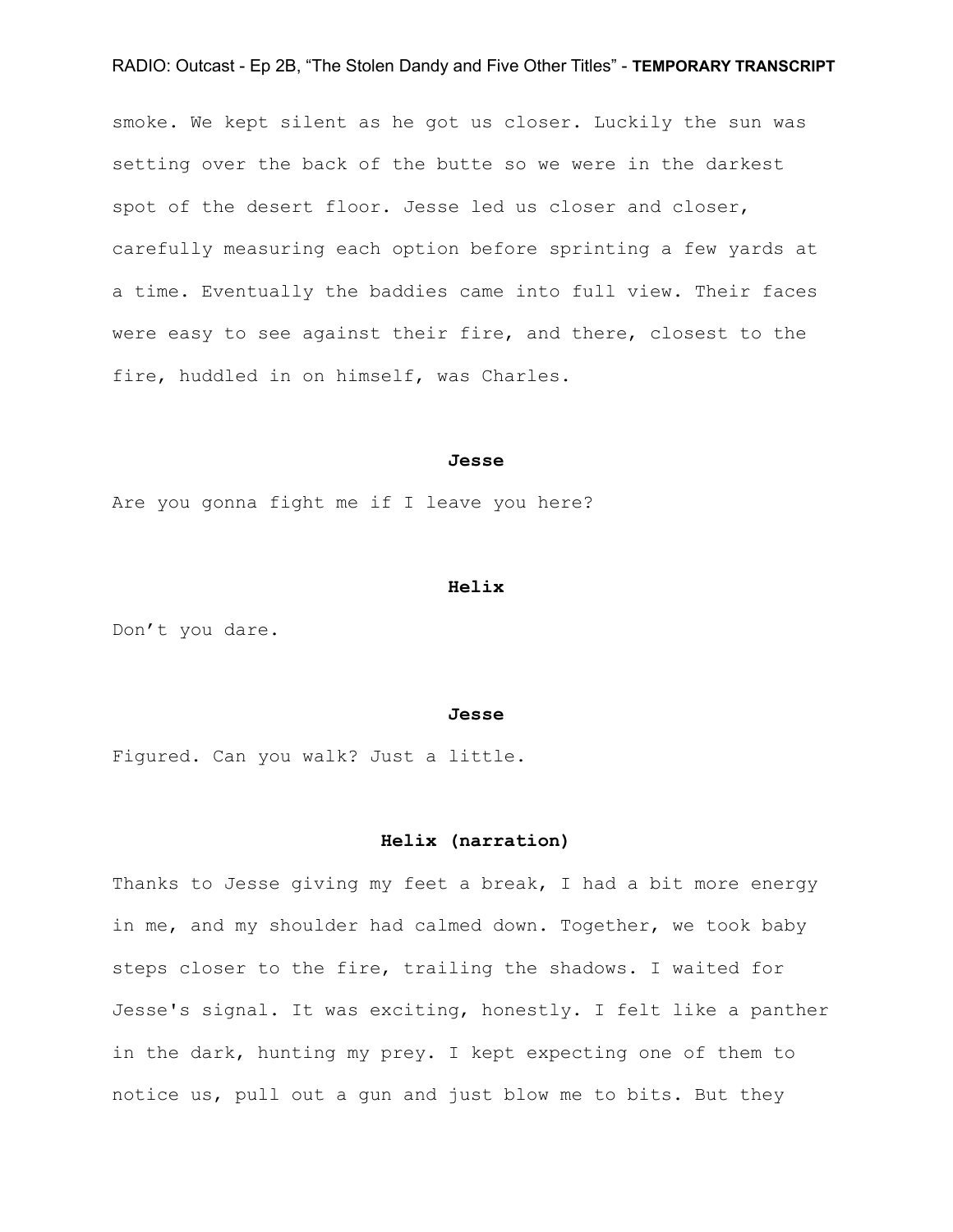didn't. They were too occupied with their food bowls and chewing tobacco.

## 13. SOFT STEPS ON SAND.

When the gang was just a few meters from us, Jesse tilted his hat. [beat] And then we pounced.

### 14. GUNSHOT.

*(Scene Transition)*

## 15. EPISODE THEME.

## **Jesse (narration)**

Shot the tall one through the skull before I'd thought anything through. He fell like a brick, his head smashing down into the fire pit. I turned the barrel toward the next one, the man I *knew* I knew. That's a face you don't forget. His eyebrows meeting in the center. A long scar across his chin. These were the guys, these were Sam Vogel's Gang. They took my world from me. Now it was my turn to take theirs.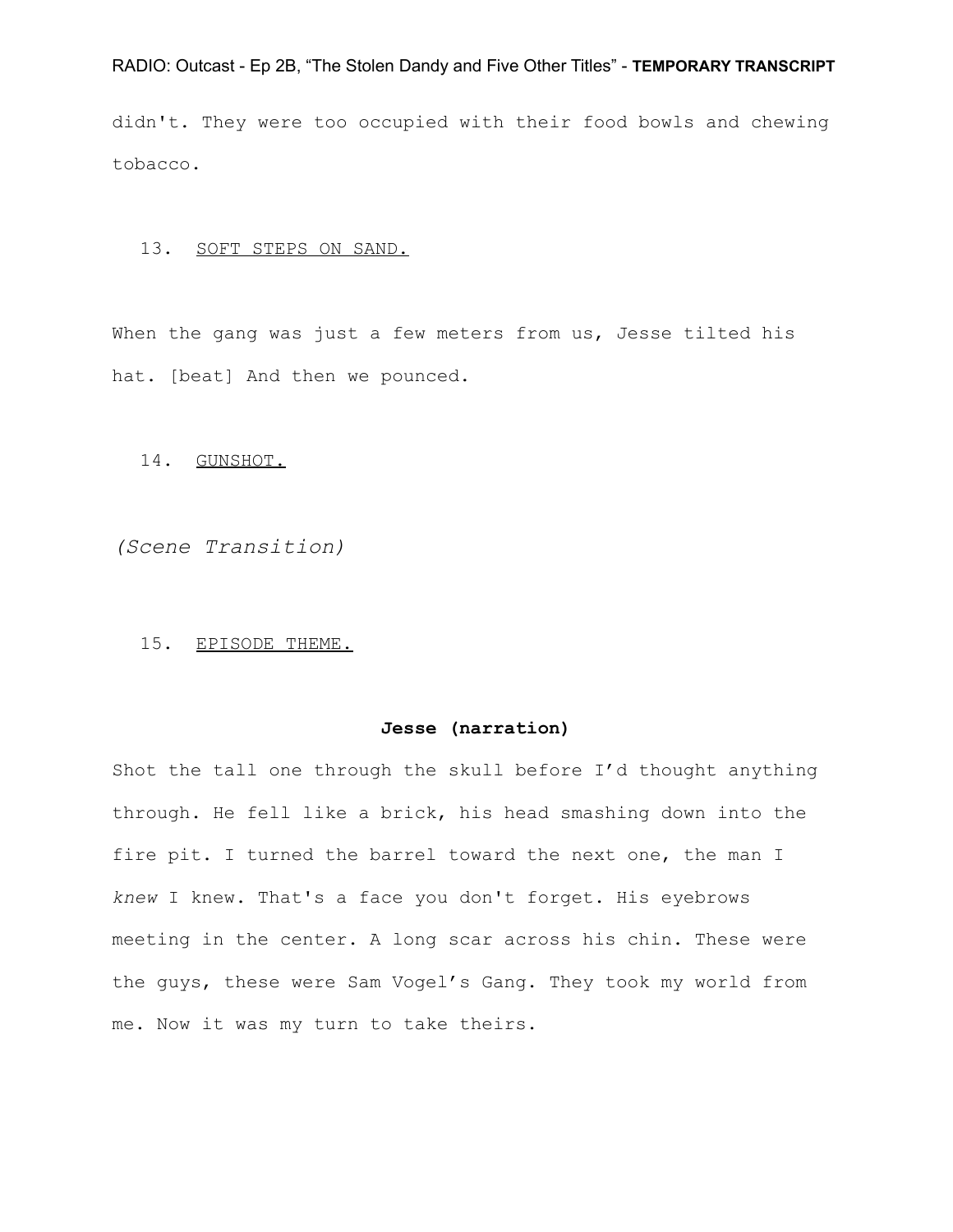## **Helix**

*(To Jesse, impressed)* Holy fuck. You actually shot him.

## **Jesse (narration)**

It was then that my head caught up with my hand. I looked at the body, my finger on the trigger, and remembered that I was supposed to be better than this. I was supposed to look these rats in the eye as I took them out of this world, so they knew who it was that'd done 'em in. I wasn't supposed to sneak through the shadows and shoot a man while he ate dinner. I'm better than a dirty fight.

#### **Jesse**

Fuck!

#### **Helix**

What are you doing?

## **Jesse (narration)**

The chin-scarred man turned his head and spotted us.

## **Burr Paxton**

You fucker! You killed my brother!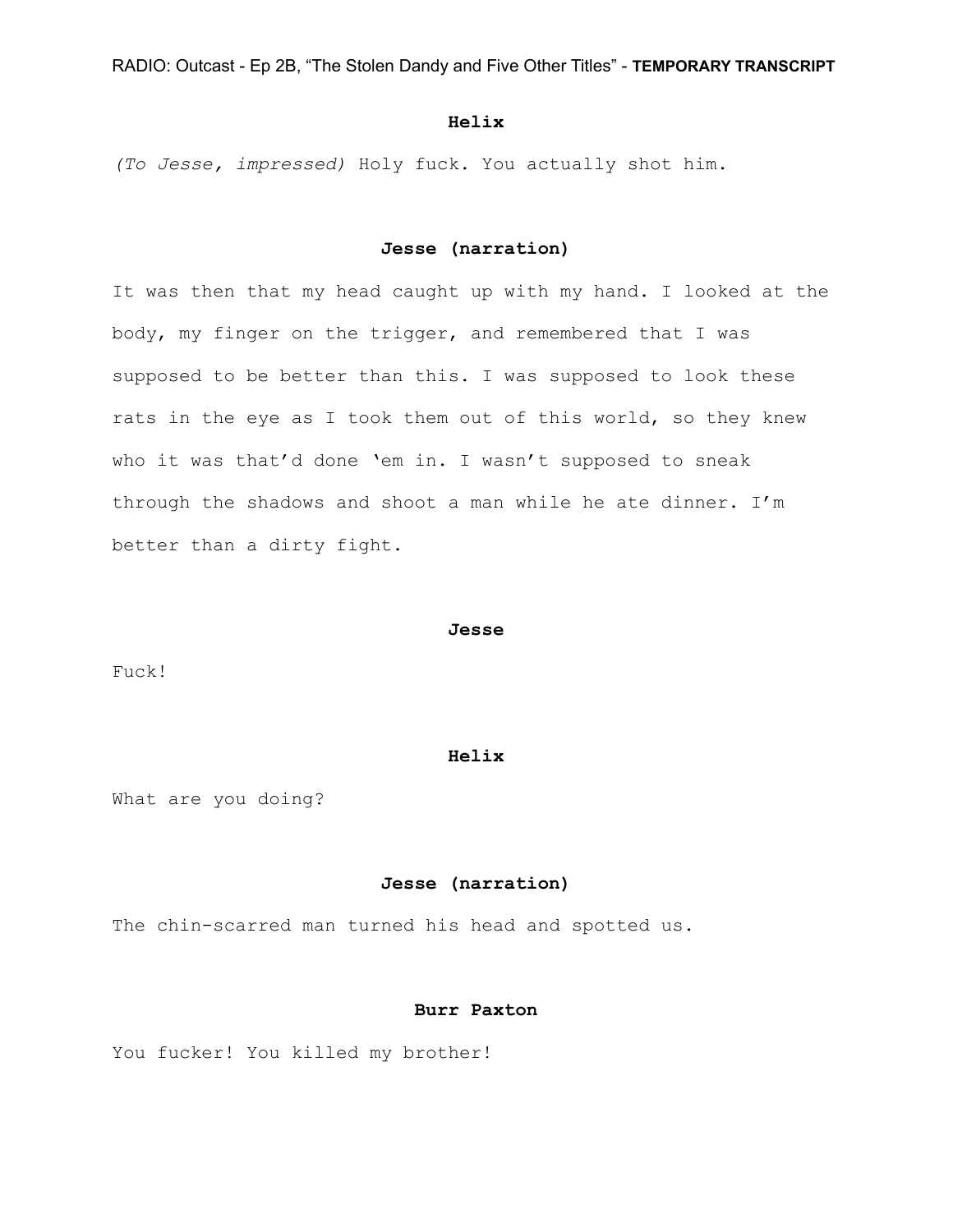**Helix**

Keep shooting!

## **Charles**

No! No! Wait!

## **Jesse (narration)**

Osgood runs from the fire but gets grabbed.

## **Charles**

Release me at once! What would--Jesse! Jesse! This one, this is the man you want! Shoot *him*! I heard them! They're Smithy Vernacular's Gang, or whatnot! He knows you!

## **Burr Paxton**

Shut up!

#### **Aaron Rubio**

Drop the gun or your friend's dead!

## **Jesse (narration)**

A clear shot. But I hesitated.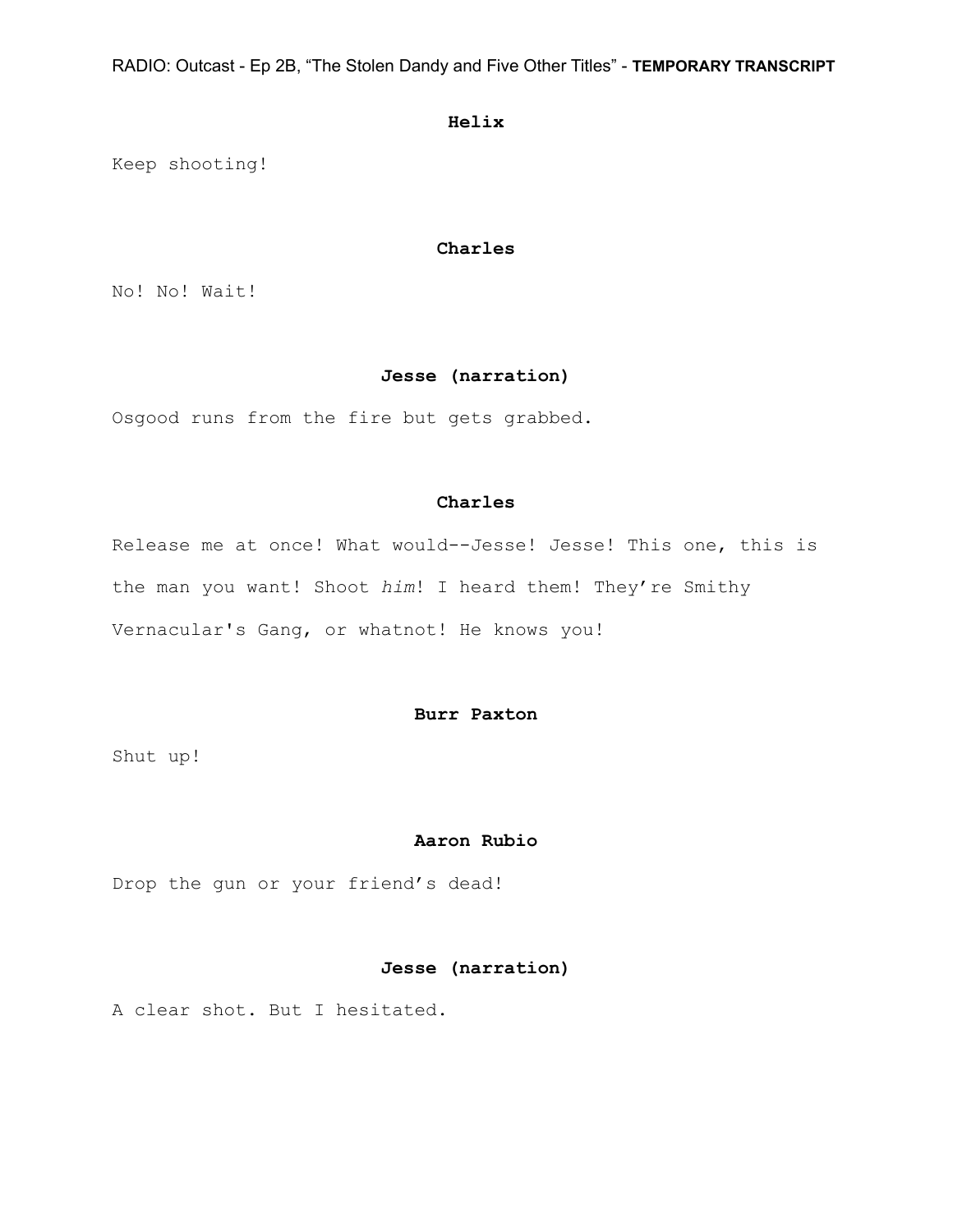#### **Jesse**

*(To himself)* I can't.

## **Charles**

Oh, for the love of  $-$  Rogers, they are murderers! Robbers! Blood-soaked degenerates! Your precious code is ten-fold fulfilled! Now do it!

### **Jesse (narration)**

Osgood's grin is practically manic. The guy's beamin' at me as he finds a loophole for my code for me. Maybe if it had been anyone else that wouldn't have been enough, but right then, it was. My dad, his friends, the rangers, and every other soul they'd taken. Osgood was right, maybe I could kill them. The scales were already tipped against them.

#### **Burr Paxton**

Enough!

- 16. GUNSHOT.
- 17. HELIX SCREAMS.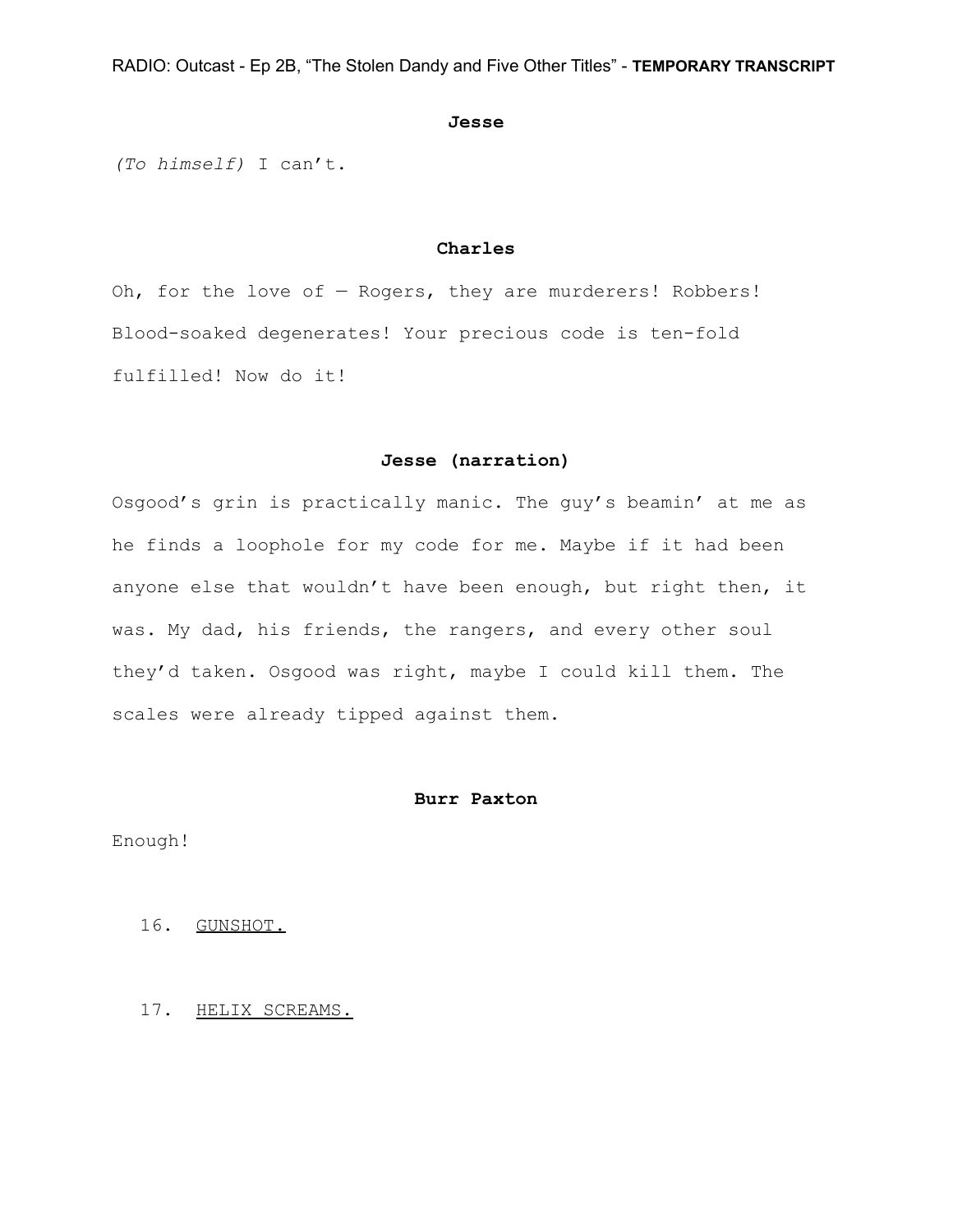## **Jesse (narration)**

The chin-scarred man shot me in the stomach.

## 18. GUNSHOT.

Then again in the side. A familiar sting in both areas stunned my body with pain. Blood poured from the wounds. But it never blossomed. Muscle pushed the bullets out from my body, and then my skin stitched itself back together. The pain is brief. The shock lingers. But I won't die. I won't even have a scar.

#### 19. THREE CONSECUTIVE GUNSHOTS.

#### **Jesse (narration)**

Again, I heal. Look back up at 'em to take aim, but they've thrown Osgood toward the fire and started runnin' to their horses. Naw, they don't wanna fuck with the undead man.

## 20. GUNSHOT.

I get one through the knee as they try to mount their horses. He falls, but his friend catches him and pushes him on. I run after 'em and keep shootin'.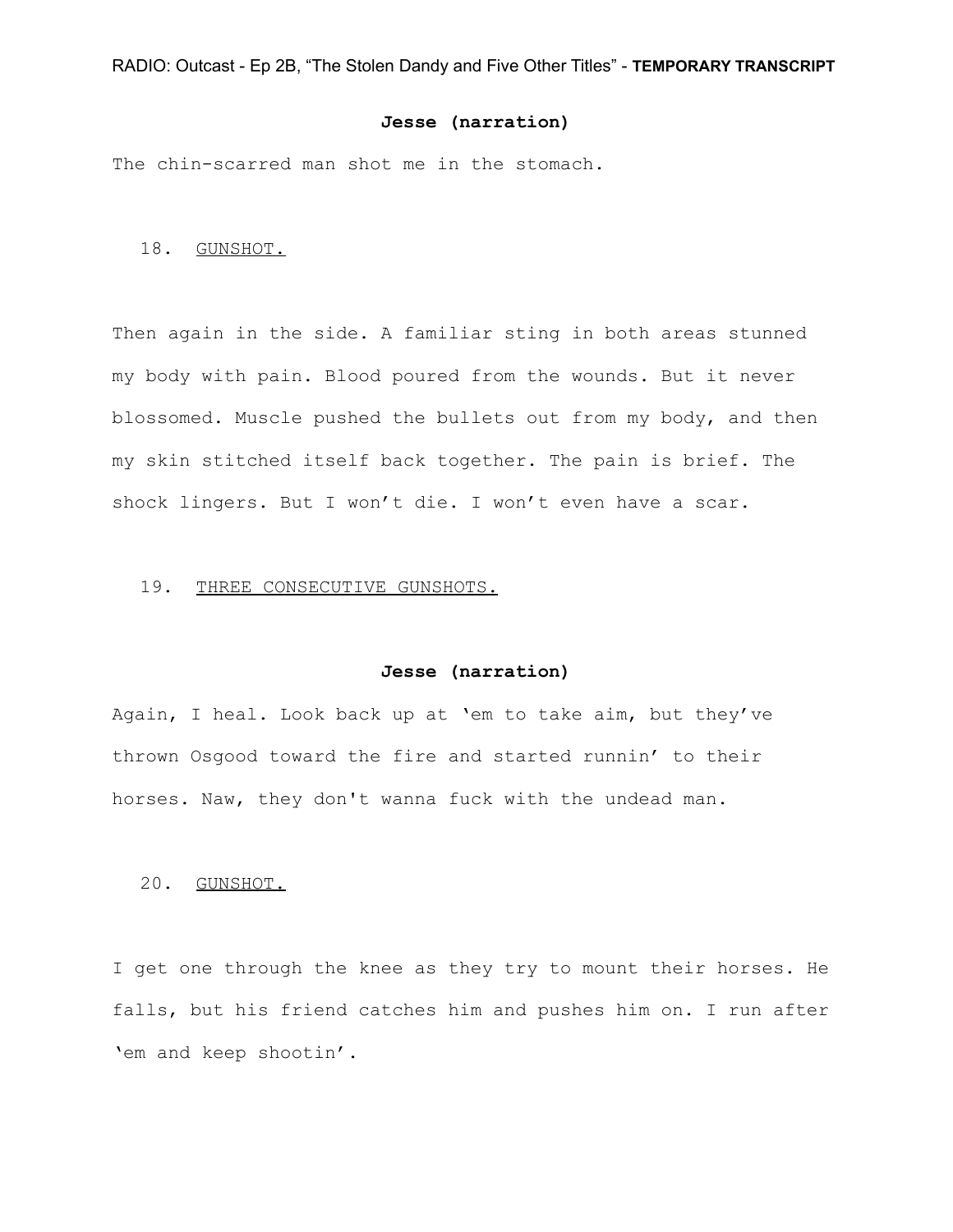## 21. HORSES NEIGH AND GALLOP QUICKLY AWAY

## 22. GUNSHOT. GUNSHOT.

They get away. But they left their loot, a horse, and the one bastard I shot will bleed out before they get anywhere.

#### **Helix**

Charles!

# 23. CHARLES COUGHS AS HE STANDS UP. WE HEAR HIM GET UP AND PAT HIS BODY.

### **Charles**

Great. [sigh] My summer coat is utterly ruined.

## **Jesse (narration)**

Helix checked on Charles while I checked the dead outlaw for clues. Figured there might be clues that might lead me to Sam Vogel's latest hideout. Nothin'. When I turned back to Helix and Osgood, they were skulkin' around through the gang's loot. Mostly bonds and other shit that'd be more trouble than it was worth to take. Told 'em we should leave anything that might pin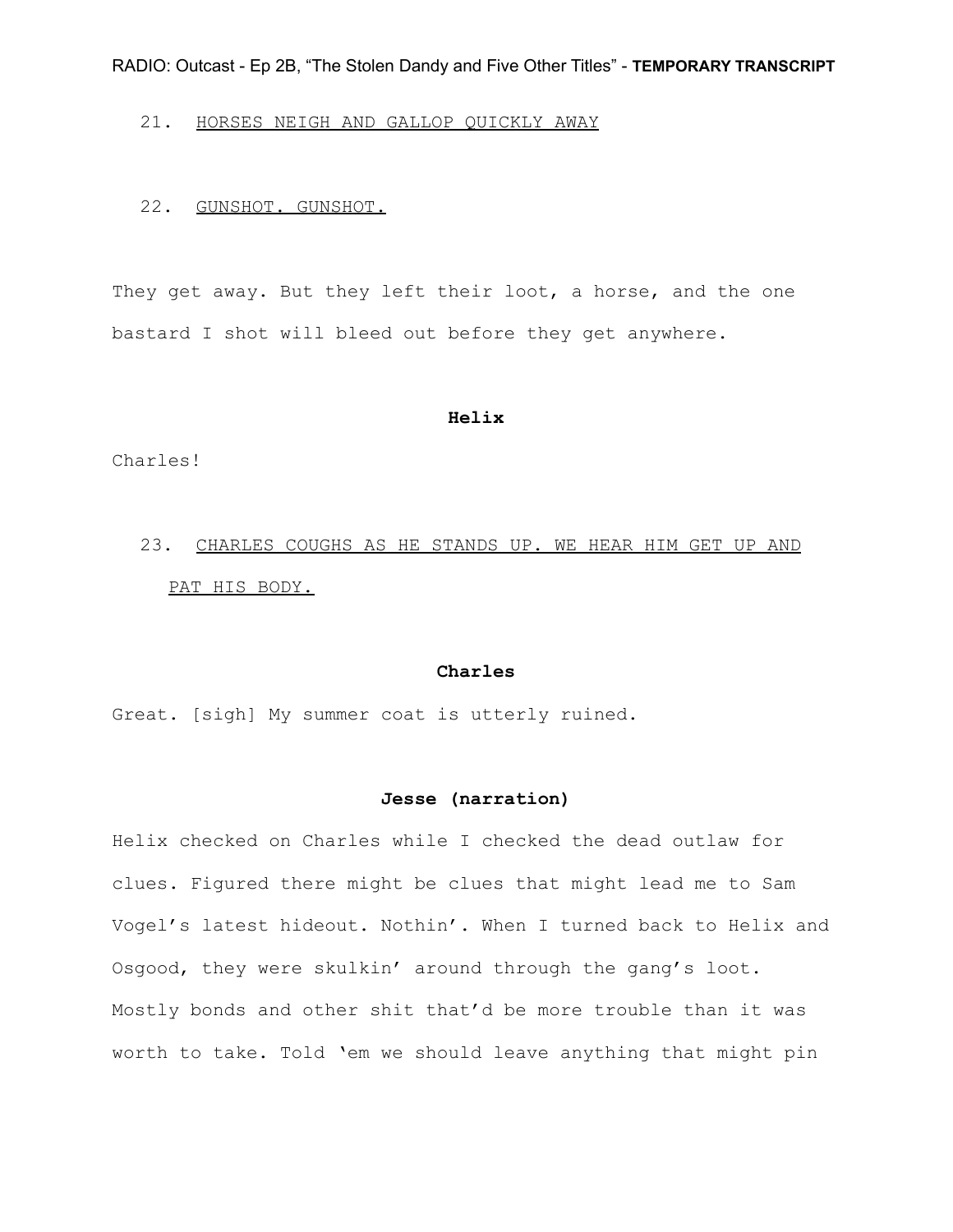us to the Gang's crimes. That left us with quite a bit of loose change. Most importantly, a free horse. Think I'll make it mine.

## 24. HORSE TROTTING ALONG.

#### **Jesse**

Osgood. How'd you know about all their crimes? They pour their hearts out to you? You goin' among the willows with 'em now?

#### **Charles**

Oh, yes, of course. That one that you shot especially enjoyed chatting about his favorite custard recipe. What a ridiculous accusation! I simply overheard him say he knew your face and then the name Sampson Varner Gang, or whatnot, came along.

#### **Jesse**

It's Sam Vogel, you fool.

## **Helix**

Can the arguments wait until after I've got my power back? *(beat)* Here, Charles, take the Walkman. It wouldn't work without you, anyways.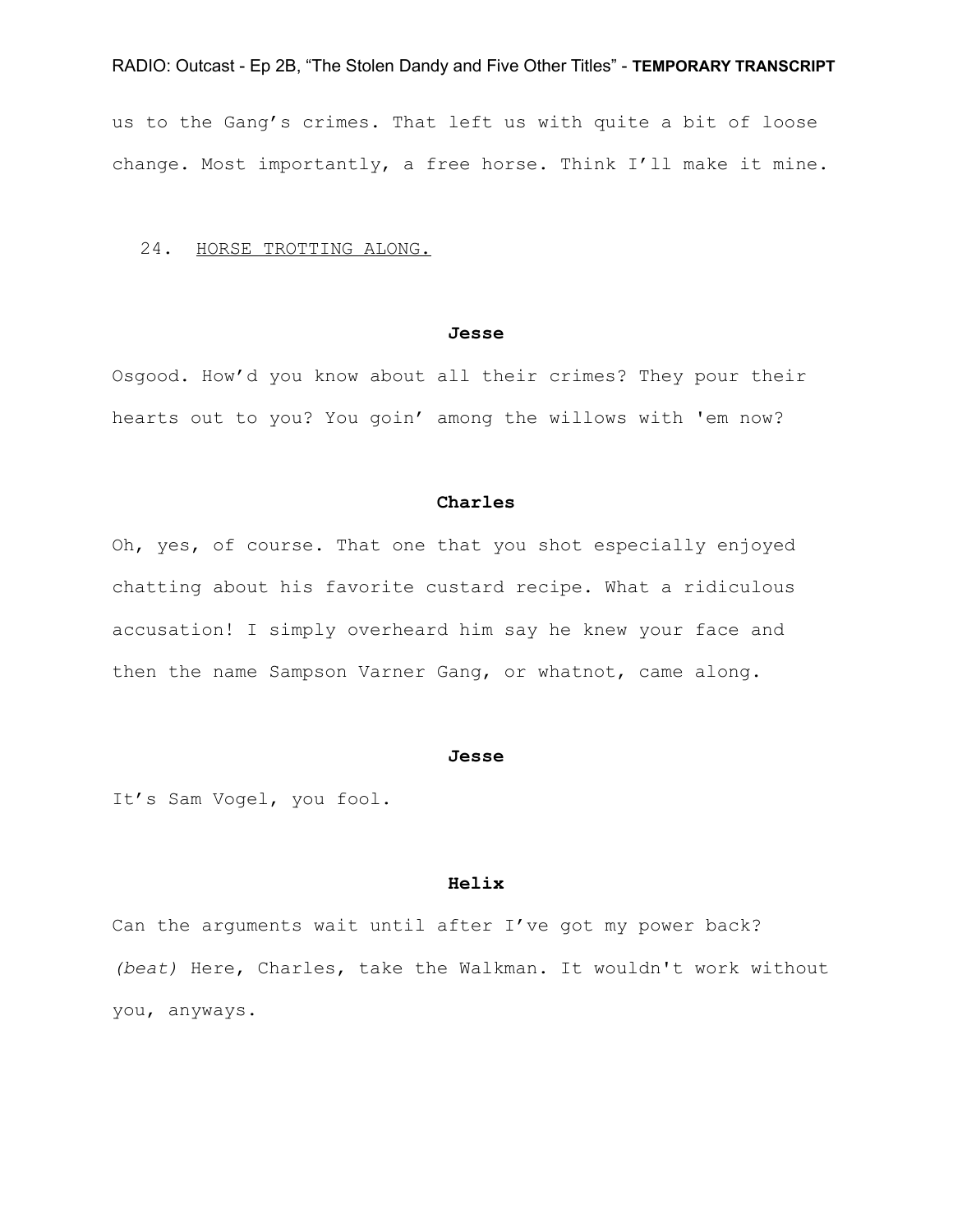# 25. SONNY MACHINE AGAIN SPEAKS AS IF IT HAD BEEN RUNNING THIS ENTIRE TIME AND THE VOLUME IS BARELY NOW BEING TURNED UP.

## **Sonny Machine**

...your favorite tunes--*(Interrupted by static, then it beeps as always).* Anomaly located...Anomaly 205 meters distant...Anomaly 204 meters distant.

#### **Jesse (narration)**

We followed the machine's ramblings just behind the butte of the camp and found the tower. The damn thing had been right under our noses. That tall black obelisk waiting for us in the shadows. Helix hobbled her way over to the tower despite me offerin' help. But she insisted. Me and Osgood watched from the butte as she studied it. She put her hands up against the tower and waited. Seemed nothin' happened. She tried it a few more times. Watched Helix go from intrigued to ramblin' confused to airin' her lungs out. She stormed around in the moonlight like a child, kickin' up dirt. Then she looked up at me and just stared. Her eyes all wide and mouth goin' open. Started walkin' forward and she waved me off. Next thing I know, Helix is pinchin' her shoulder wound.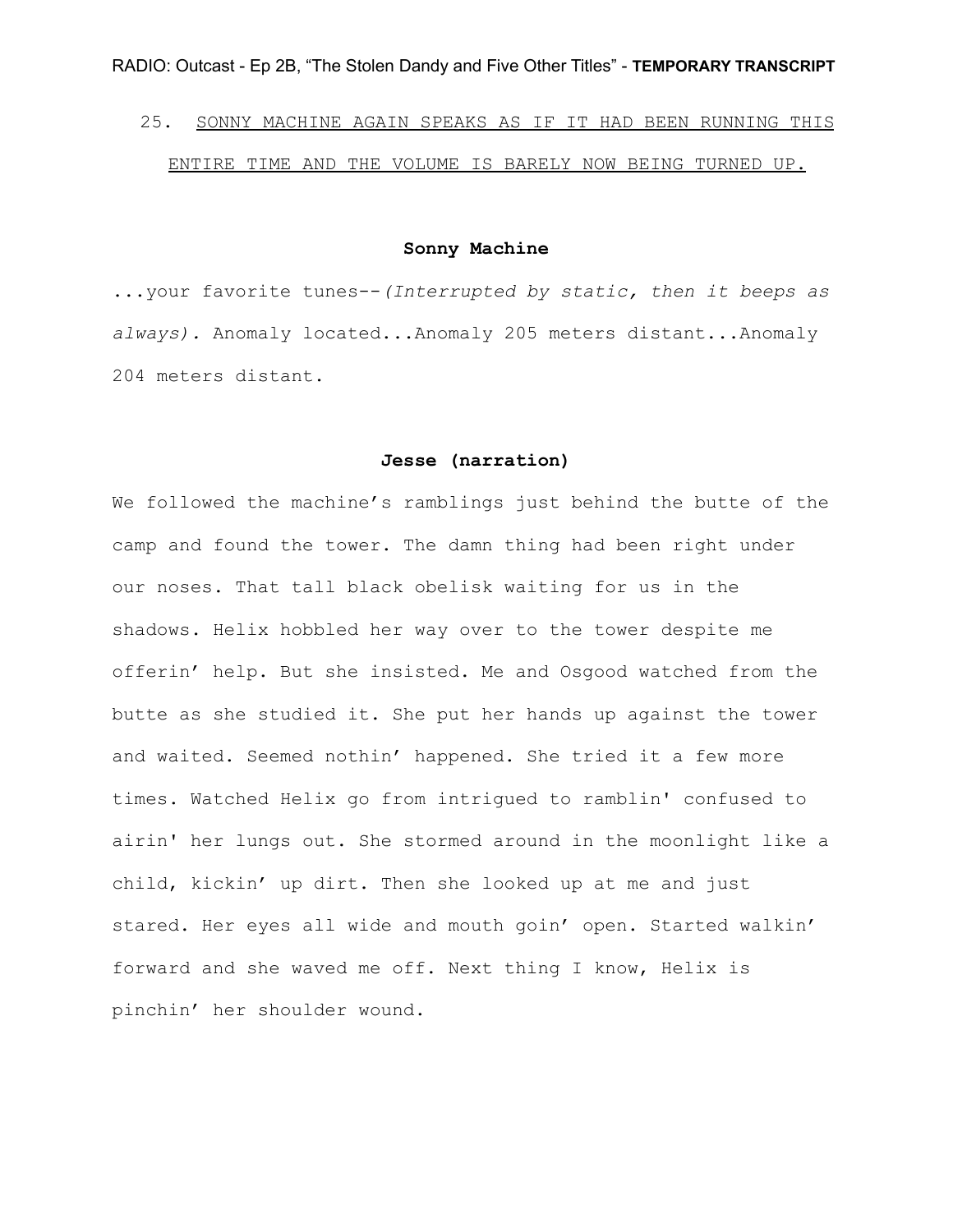## **Helix**

Fuck, this hurts!

## **Charles (whispering)**

How came she so? Has she gone vazey since my time apart?

## **Jesse (whispering)**

No.

## **Jesse (narration)**

Helix squeezed her wound until blood came pourin' out. She covered her hands with it and then went back to the tower. Few seconds later, she was jumpin' up and down and ran back. Talkin' about some power that lets her know and speak all languages.

#### **Helix**

If all of these fucking towers only give me one fucking power at a time, how much longer is this stupid fucking quest gonna take? *(beat)* We're gonna be stuck together for a while.

## **Jesse**

*(sighs)* Not your fault. We'll figure it out.

## 26. THE SOUNDS OF VINYL CRACKLING LIKE FIRE AND PEN ON PAPER.